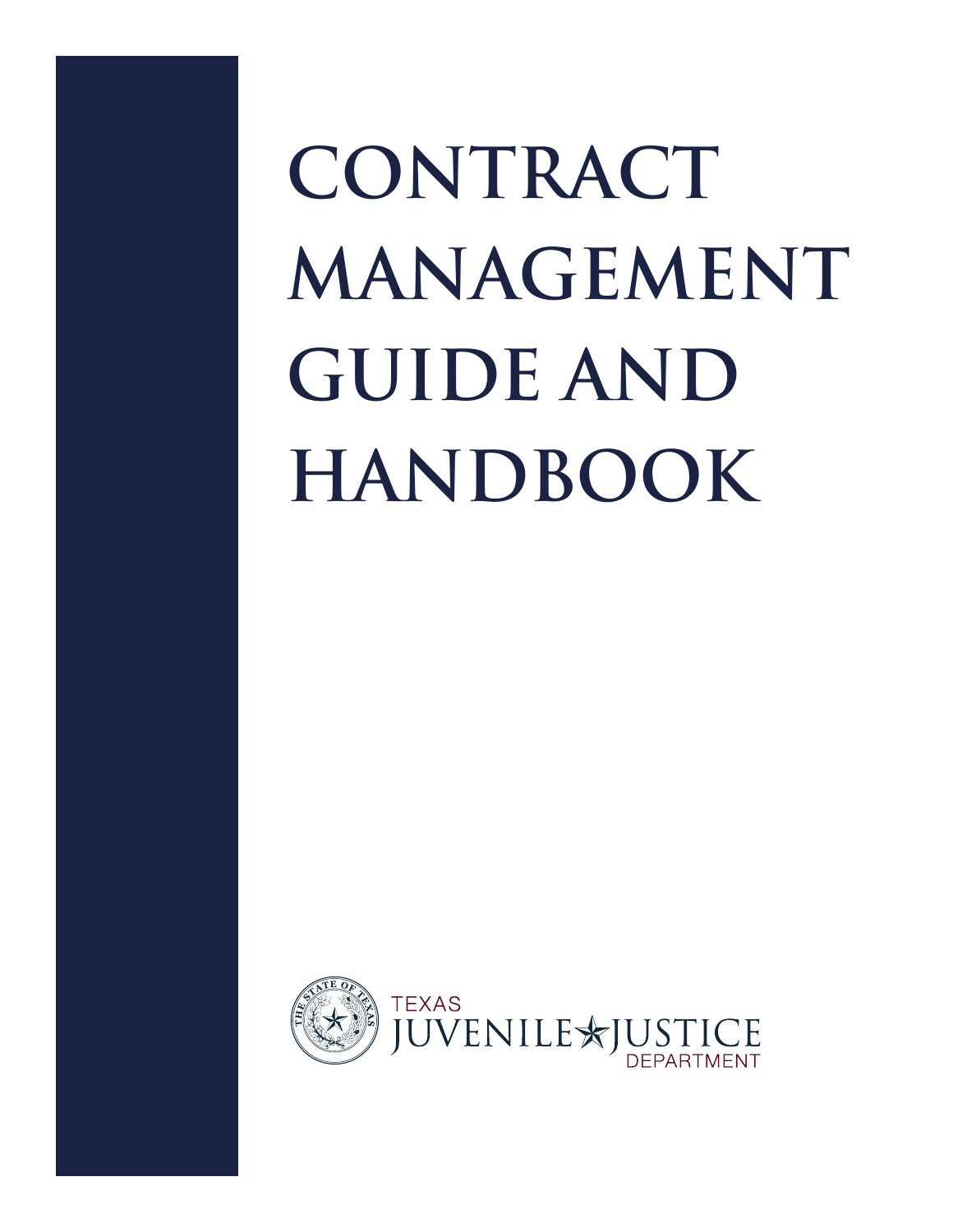#### **INTRODUCTION**

#### **September 1, 2015**

The information contained in this Contract Management Guide and Handbook reflects the procurement policies, procedures, and practices of the Texas Juvenile Justice Department. It outlines the purchasing and contracting processes used in procuring the products and services required to support the Agency's mission and goals. This guide contains the latest requirements of the recently passed legislation known as SB20. If anyone has any questions regarding its contents or would like to discuss in more detail any of the procedures described herein you may contact the Director of Business Operations and Contracts:

Kenneth Ming, CPPB, CTCM, CTPM Director of Business Operations and Contracts for TJJD [kenneth.i.ming@tjjd.texas.gov](mailto:kenneth.i.ming@tjjd.texas.gov) 512-490-6261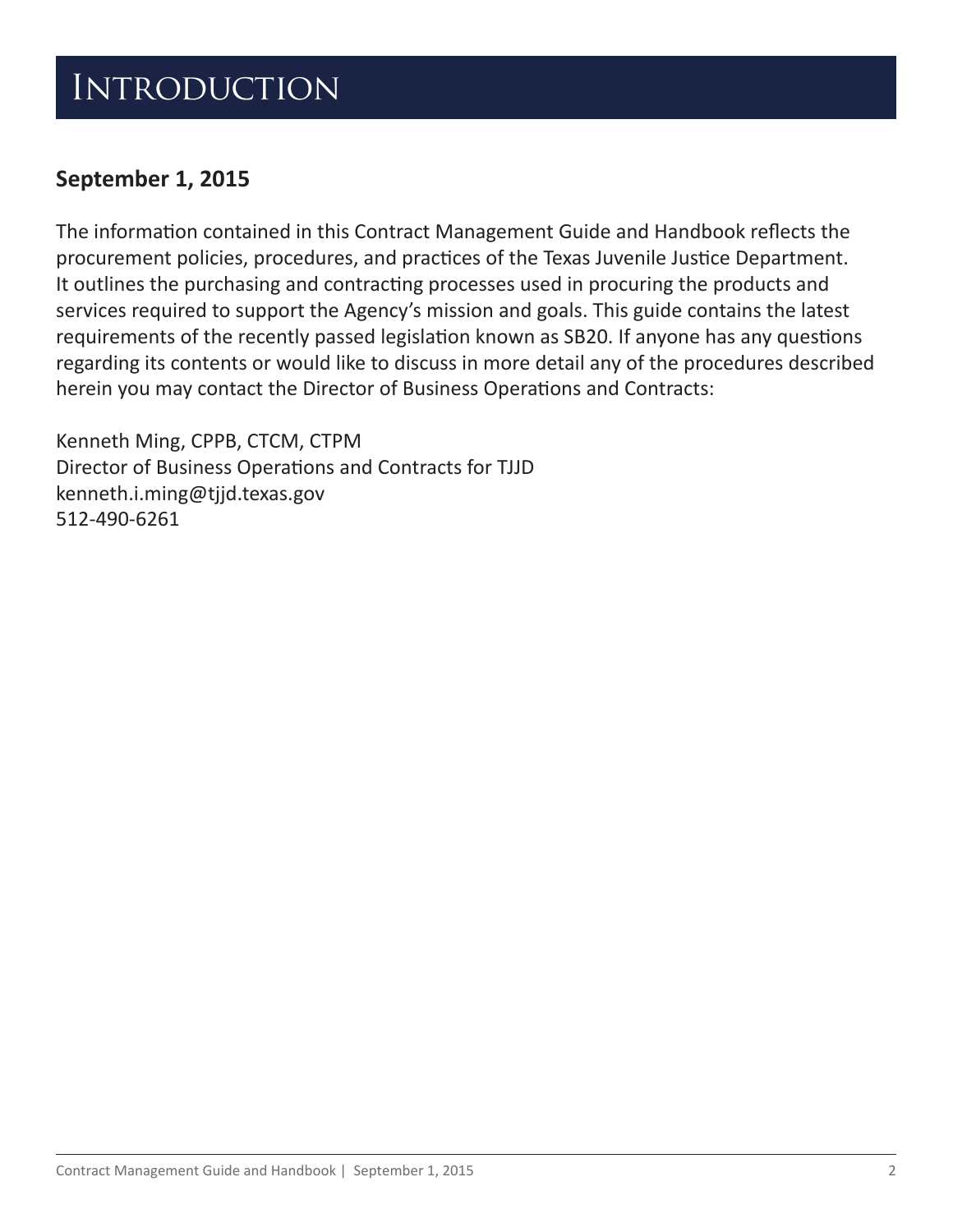## TABLE OF CONTENTS

| Contracting Process Definition  10        |
|-------------------------------------------|
|                                           |
| Conflict of Interest and Ethics  11       |
| Conflict of Interest Prohibitions  12     |
|                                           |
|                                           |
| Contract Initiation and Administration 16 |
|                                           |

| TJJD Purchase Approval Matrix  19          |
|--------------------------------------------|
| Employment of Former TJJD Employee 19      |
|                                            |
|                                            |
|                                            |
|                                            |
| Interpretation of Contracts 24             |
| Performance of Contracts  24               |
| Legitimate Reasons for Non-Performance  24 |
| Remedies for Non-Performance 25            |
| Receiving and Paying for Services 26       |
| Procurement File Closeout 27               |
| Vendor Performance Reporting 27            |
|                                            |
|                                            |
|                                            |
|                                            |
|                                            |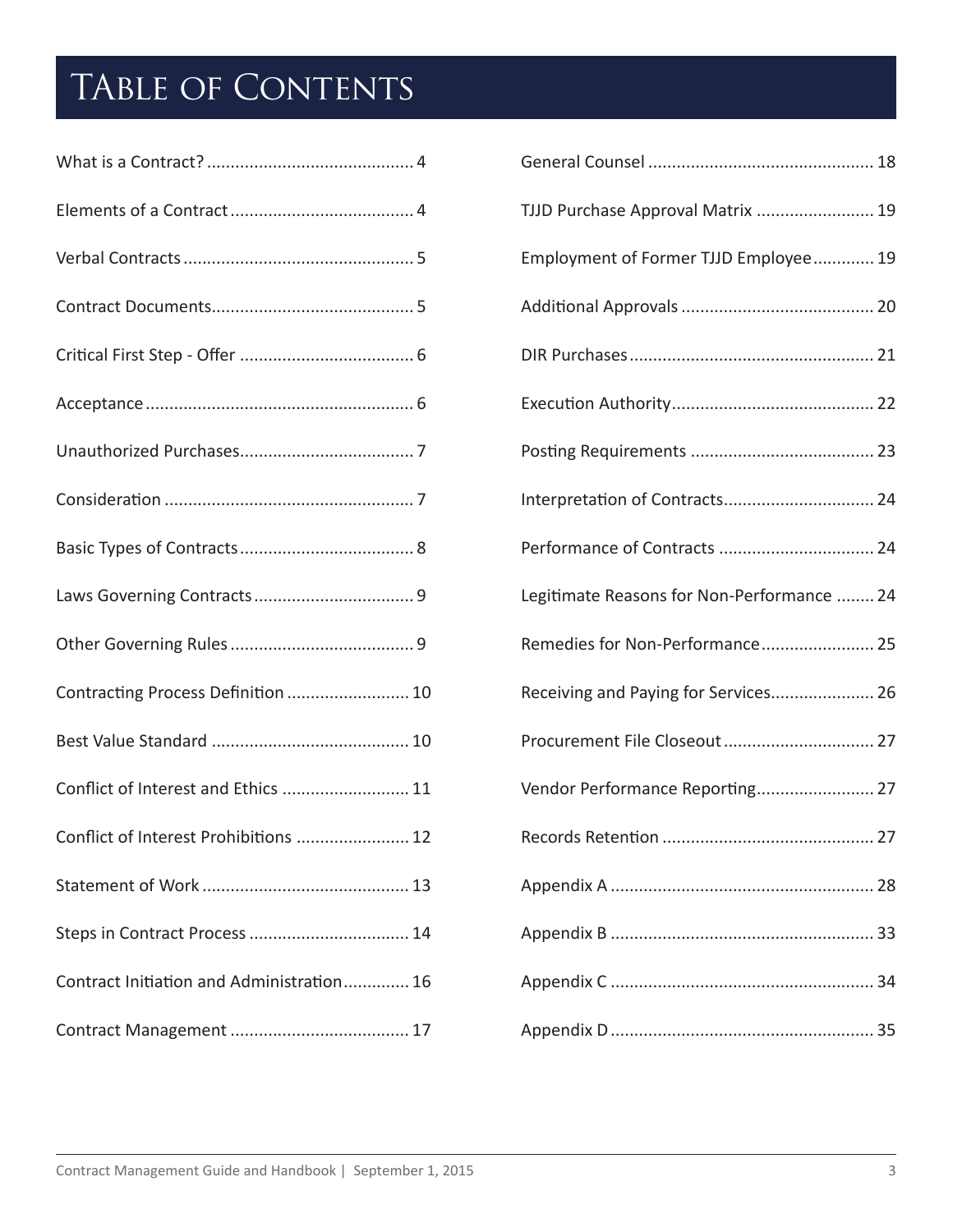### <span id="page-3-0"></span>WHAT IS A CONTRACT?

#### **Things to consider:**

- 1. A contract is a legally enforceable promise or set of promises.
- 2. May be written or verbal.
- 3. Not every promise is legally enforceable.
- 4. Some verbal promises may be legally enforceable.
- 5. Written contracts include all documents agreed to by parties and named in contract.
- **6. TJJD does not enter into verbal contracts, all contracts must be in writing and signed by the Executive Director or his designee; or a PO issued and signed by a trained purchaser detailing the terms of the purchase agreement.**

### Elements of a Contract

#### **To qualify as a contract the written agreement must contain:**

- 1. A set of promises based on parties voluntarily agreeing to keep those promises;
- 2. It must be between parties who have capacity to contract. You cannot contract with minors or individuals who lack the capacity to understand the terms of the contract;
- 3. The objectives and performance set forth in the agreement must be legal. It cannot require the parties to do some that is against the law.
- **4. All contracts are made up of:**
	- **a. Offer**
	- **b. Acceptance**
	- **c. Consideration**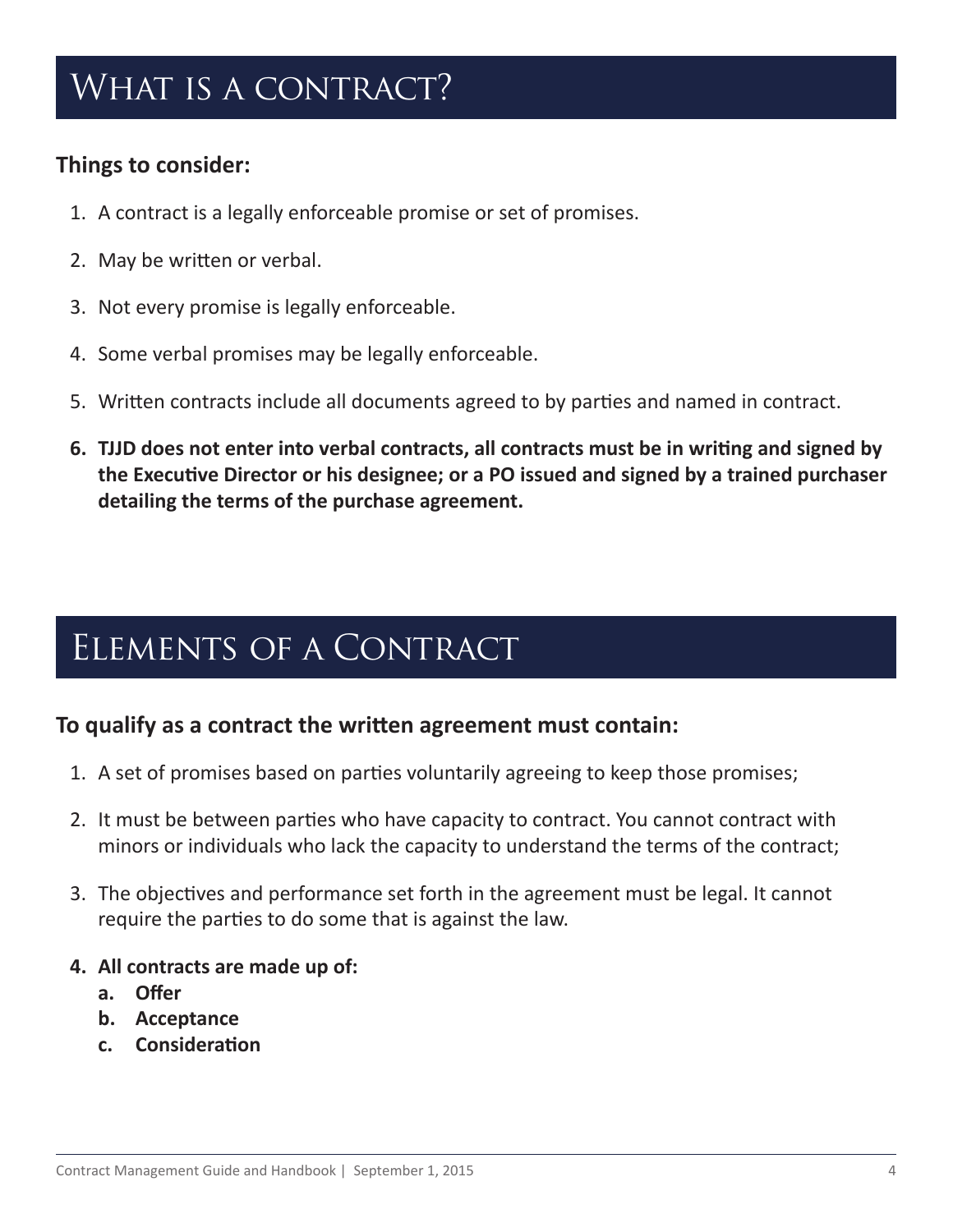### <span id="page-4-0"></span>VERBAL CONTRACTS

If a verbal contract can be proven that both parties agreed to enter into it, it is just as legally binding as a written contract.

**CAUTION:** Be very careful what you tell vendors or potential service providers. You could enter into a contract just by agreeing to do something or by verbally accepting an offer made by someone. When in doubt say: **"I'll get back with you on that."**

Consult with Contract's Department or General Counsel before making any commitment on behalf of the agency.

#### CONTRACT DOCUMENTS

A contract may consist of several documents:

- 1. Solicitation, sometimes referred to as a request for proposal (RFP), request for offer (RFO), invitation for bid (IFB), request for qualifications (RFQ) etc. The solicitation maybe formal or informal;
- 2. Addenda to the solicitation;
- 3. Proposal or quote submitted by service provider;
- 4. Negotiated and agreed to changes to original scope;
- 5. Best and final offer;
- 6. Any document included in the contract by reference;
- 7. Signed contract.

Note: **A purchase order** is a contract because it contains the three elements of a contract. With every purchase you have an offer, acceptance, and consideration. The quote provided by the vendor is the offer. The PO issued by the purchaser is the acceptance of the offer. The agreement to pay the vendor for performing a service or delivering a product is the consideration.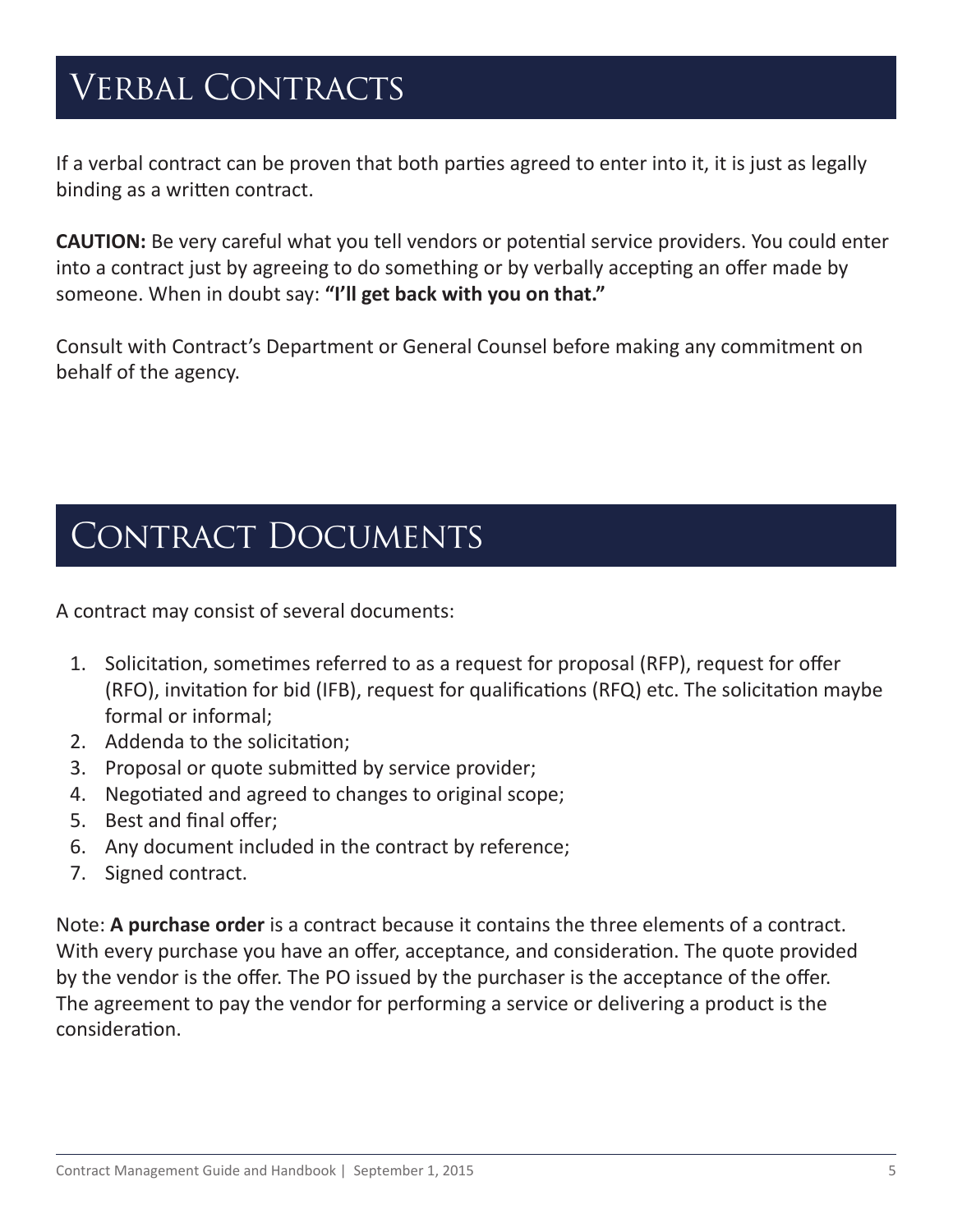### <span id="page-5-0"></span>CRITICAL FIRST STEP - OFFER

- 1. TJJD will solicit an offer, quote or proposal from a potential vendor.
- 2. Vendor will provide a quote or submit a proposal to make an offer, giving power to TJJD to bind both parties to a contract by accepting the offer.
- 3. Simply stated: "The vendor says here is my offer (quote), if you agree to these terms, we have a deal." You say "I accept." A binding contract is formed.
- **4. Be careful accepting a vendor's offer (quote).** You may be binding the agency to a contract. Only trained purchasers, Executive Director or designee can accept an offer to bind the agency to a contract.
- **5. Always qualify your acceptance** by saying: "Let me check with my procurement department before I accept." or "do not perform any work or ship the item until you receive a purchase order from TJJD's purchasing office."

### **ACCEPTANCE**

- 1. At TJJD a signed contract or purchase order is the written **acceptance** of any offer.
- 2. At TJJD the only person that can accept an offer, binding the agency by signing contract, is the Executive Director, unless delegated in writing to another Executive Staff.
- 3. In addition, a trained purchaser may accept an offer by issuing and signing a purchase order. Prior approval by appropriate management level must be obtained on requisition before purchaser can sign and issue a PO.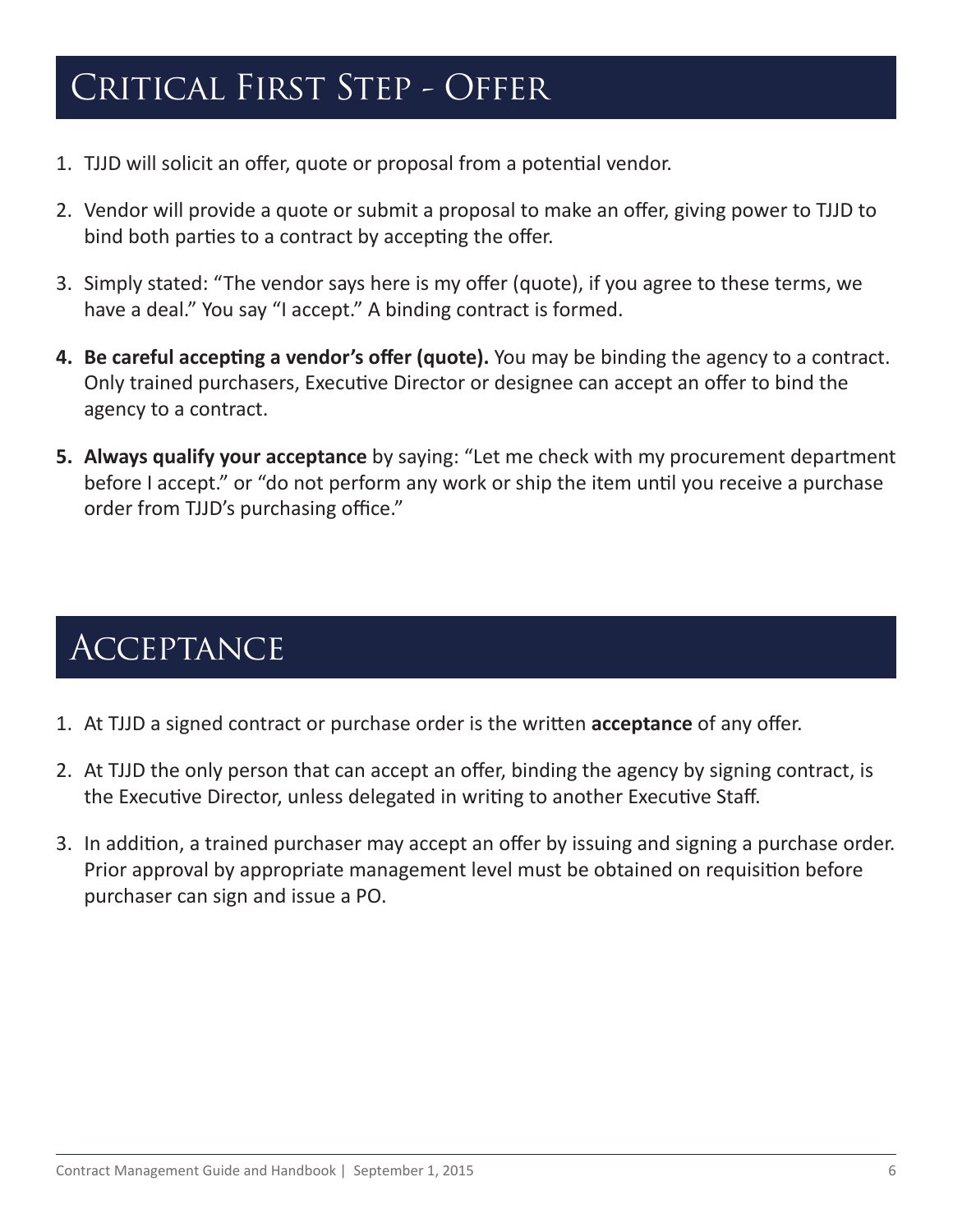#### <span id="page-6-0"></span>Unauthorized Purchases

- **1. Be careful.** Unauthorized purchases are to be avoided at all times and are a violation of state procurement rules. An unauthorized purchase may occur in one of two ways:
	- a. If a vendor does work, incurs any expenses, delivers a product, or performs a service prior to a signed PO or signed contract being provided to them it is considered an unauthorized purchase and vendor may not get paid.
	- b. If a TJJD staff purchases something or incurs any expense prior to a purchase requisition being approved and a valid PO being issued in CAPPS authorizing that reimbursement, that reimbursement may be denied will be considered unauthorized purchase.
- **2. Unauthorized purchase letter**  In order for payment to be made to a vendor or reimbursement made to an employee, an unauthorized purchase letter must be signed by the Director of Business Operations and Contracts and supervisor of the person committing the violation, acknowledging a violation occurred within their department.
- 3. Repeated unauthorized purchase violations may result in disciplinary action.

#### Consideration

- 1. Is the legal value, bargained for, agreed to, and given in exchange for performance or a promise to perform.
- 2. TJJD must agree to pay the price that was offered and negotiated (acceptance) to gain the right to enforce promises made by the vendor and bind the parties to a contract.
- 3. To be considered legal value it must be agreed:
	- a. To do something with no prior legal duty to do;
	- b. Refrain from doing something no legal right to do;
	- c. Legal value may be more than just the price agreed to pay.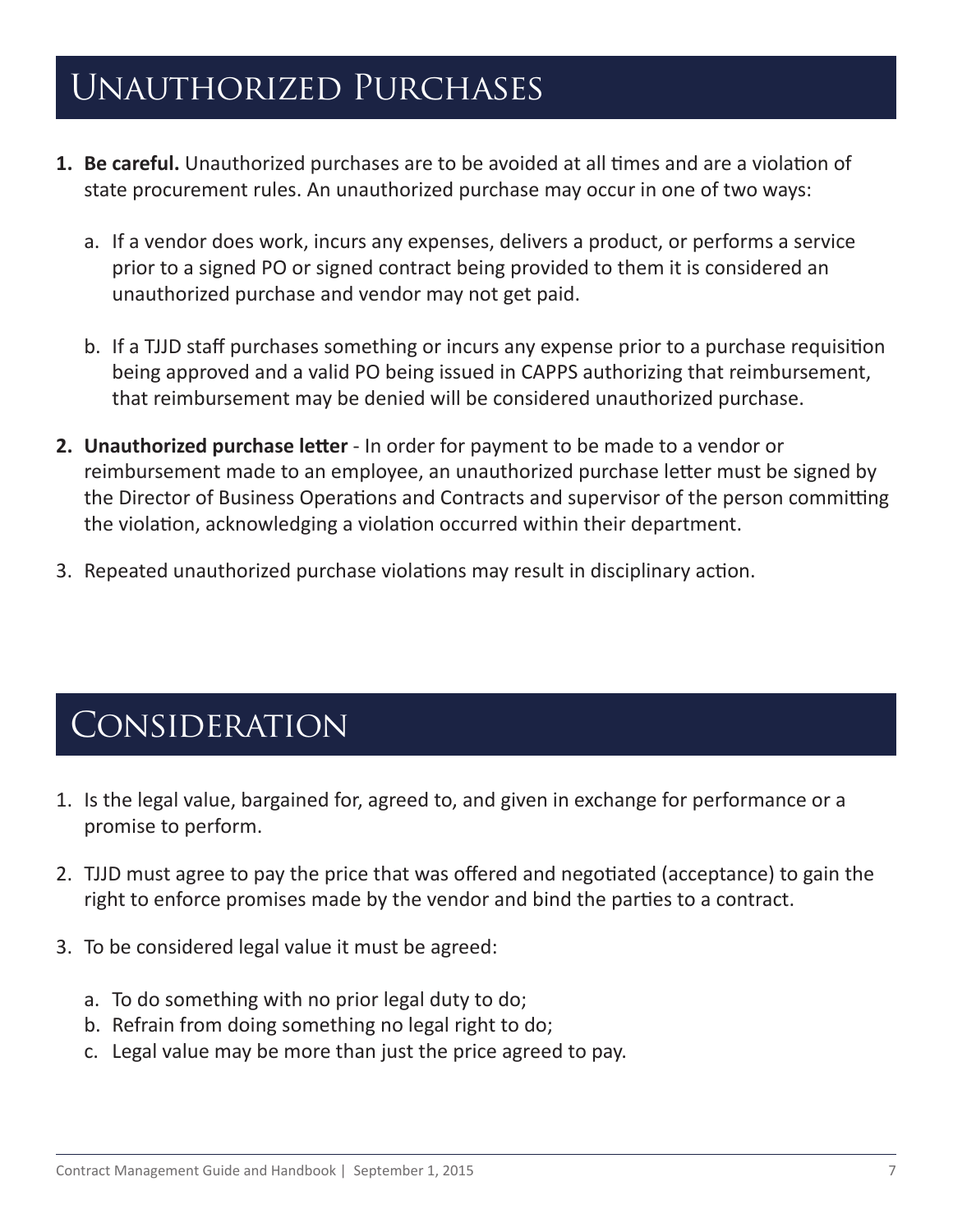### <span id="page-7-0"></span>Basic Types of Contracts

- **1. Purchase Order** Standard terms and conditions are included in every PO. The PO must clearly state what is being offered and accepted. It must clearly state how and for what the vendor will be made.
- **2. Two party contracts** Most contracts involve two parties, some may involve multiple parties. A written document detailing the actions of the parties is prepared and signed by the parties involved. Each contract may have both standard and specific terms and conditions related to the services being performed or products to be delivered.
- **3. Interagency Agreement (IAC)** An agreement between two or more state agencies with a written description of services and relevant terms and conditions required by statute.
- **4. Interlocal Agreement (ILC)** Same as IAC but between a state agency and local governments such as cities and counties.
- **5. Memorandum of Understanding (MOU)** A simplified agreement outlining what two parties agree to do for one another, generally at no cost to either party.
- 6. Other variations of the above types of contracts may include: Memorandum of Agreement (MOA), Letter of Intent (LOI), Letter of Agreement (LOA).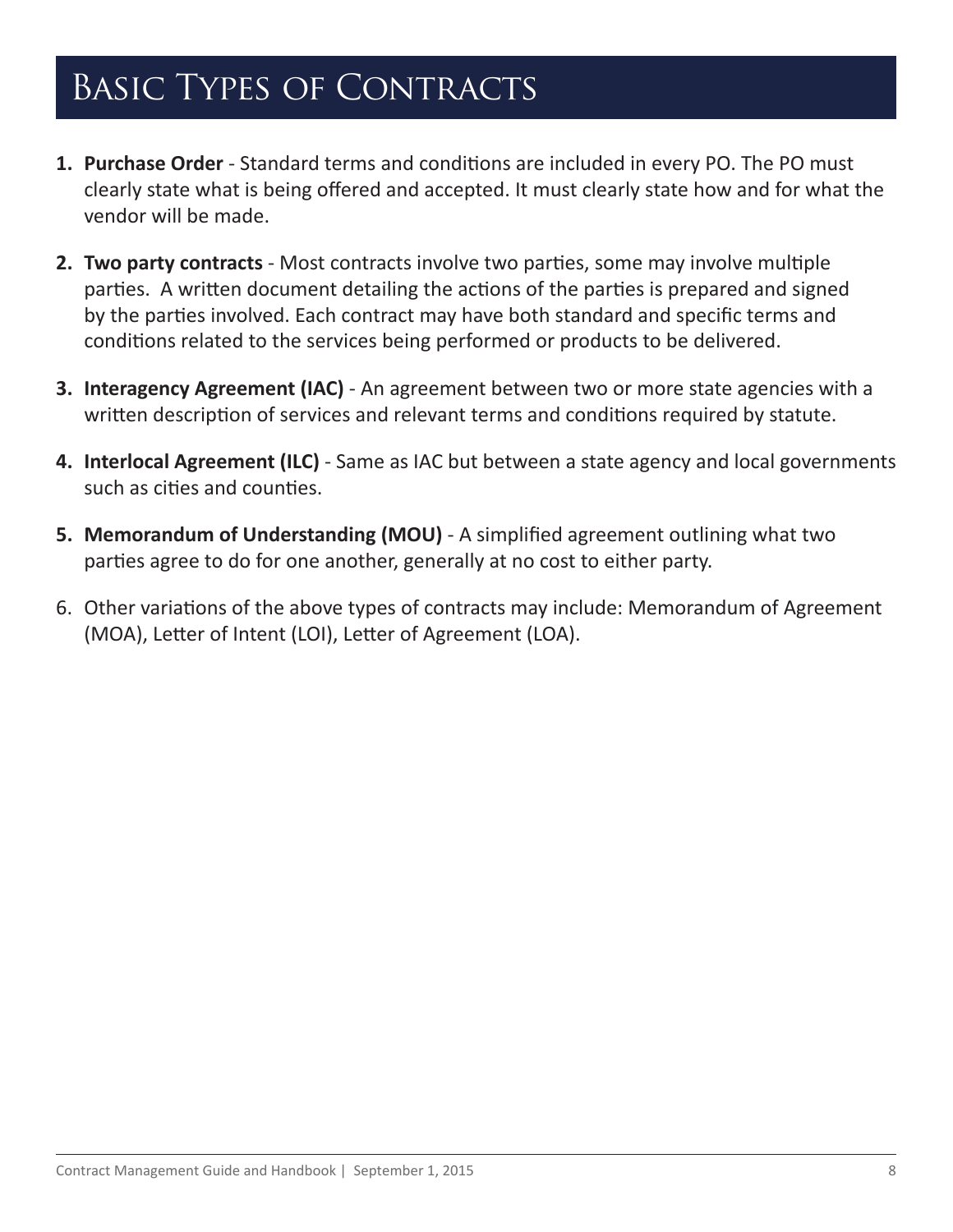### <span id="page-8-0"></span>LAWS GOVERNING CONTRACTS

- 1. Federal and State Law
- 2. Article 2 of the Uniform Commercial Code
- 3. Common Law
- 4. Texas Government and Administrative Codes
- 5. New Legislation SB 20

#### Other Governing Rules

- 1. State of Texas Procurement Manual and Procedures
- 2. State of Texas Contract Management Guide
- 3. Comptroller Contract Advisory Team, CAT
- 4. Department of Information Resources (DIR) Rules
- 5. TJJD Procurement Procedures
- 6. Purchasing Approval Matrix
- 7. TJJD Contract Management Handbook and Guide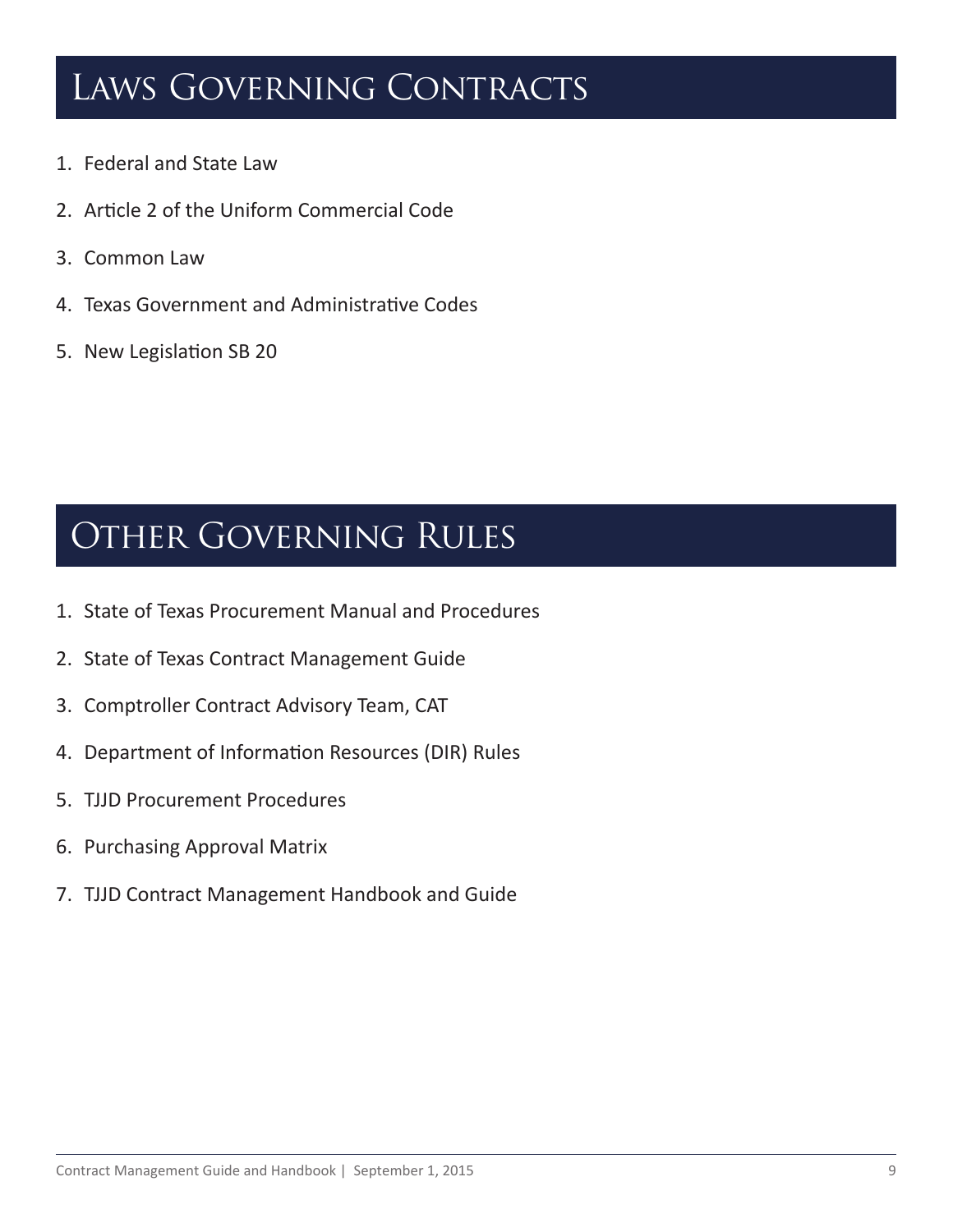#### <span id="page-9-0"></span>Contracting Process Definition

- 1. The contracting process is a sequence of defined, repeatable activities that begin before contract award and continues through delivery, payment, and closeout;
- 2. It is the process of identifying needs, analyzing risk, planning, creating scopes of work, soliciting offers, evaluating offers, awarding contracts, administering, and managing performance for agreements to buy goods and/or perform services from another party; and
- 3. It is the art and science of managing a contractual agreement both from a legal stand point and performance based perspective.

### Best Value Standard

- 1. In determining the best value, the purchase price and whether the goods or services meet specifications are the most important considerations. When best value is a consideration other factors should be considered such as:
	- a. Installation costs;
	- b. Life cycle costs;
	- c. Quality and reliability of goods and services;
	- d. Delivery terms;
	- e. Past vendor performance;
	- f. Vendor's financial resources and ability to perform;
	- g. Vendor's experience, capability or responsibility;
	- h. Cost of training associated with a purchase; and
	- i. Other factors relevant to determining the best value in the context of a particular purchase.
- 2. For a purchase made through competitive bidding, the agency must specify in the request for proposal (RFP) the factors other than price that will be used in determining which proposal offers the best value for the agency.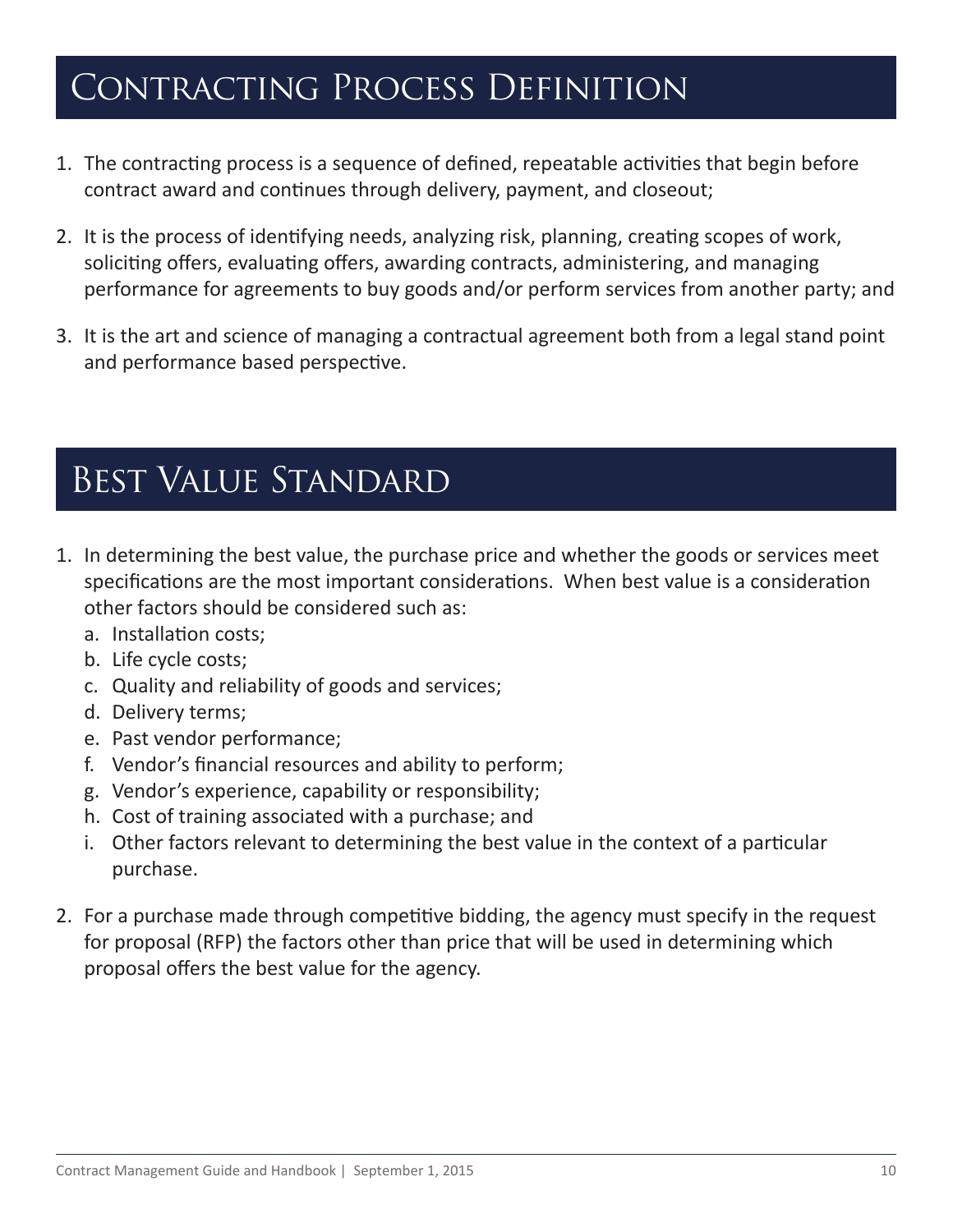### <span id="page-10-0"></span>Conflict of Interest and Ethics

- 1. By statute any person involved in the development or approval of a contract that has an actual or potential conflict of interest must disclose it and must be removed from involvement in the contract process.
- 2. All contract approvers, purchasing and contracts staff must sign a conflict of interest statement certification. (Appendix B)
- 3. Each approval authority in the workflow approval of a contract, by approving the contract, certifies that he or she:
	- a. Has no interest in, or connection with, the contract;
	- b. Has not accepted or received, and will not accept or receive, from a person or entity to whom the contract has been awarded, directly or indirectly, anything of value or a promise, obligation, or contract for future reward or compensation; and
	- c. Has disclosed any possible conflicts of interest to the Director of Business Operations and Contracts.
- 4. TJJD staff that has knowledge of any conflict of interest by any staff involved in the procurement process that has previously not been disclosed must report it to the Director of Business Operations and Contracts.
- 5. Report suspected fraud, waste, or abuse of state resources to the TJJD Office of Inspector General at 1-866-477-8354 and to the Texas State Auditor's Office at 1-800-TX-AUDIT.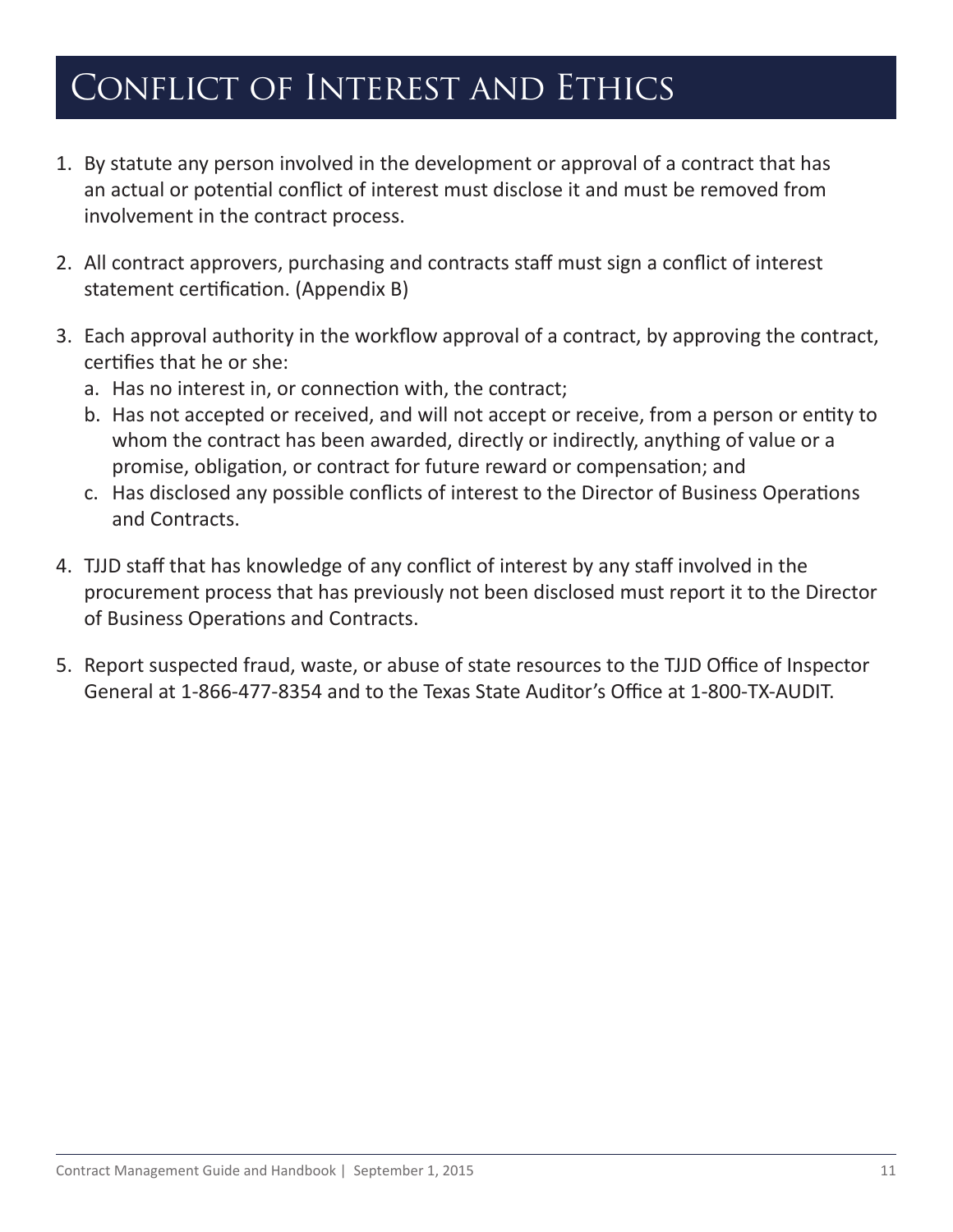### <span id="page-11-0"></span>Conflict of Interest Prohibitions

- 1. A state agency is prohibited from entering into a contract for the purchase of goods or services with a private vendor with whom any of the following agency employees or officials have a financial interest:
	- a. A member of the agency's governing body;
	- b. The governing official, executive director;
	- c. General Counsel, Chief Procurement Officer, or Procurement Director of the agency; or
	- d. Family member related to an employee or official within the second degree by affinity or consanguinity.
	- e. A state agency employee or official that has a financial interest in a person if the employee or official:
		- i. owns or controls, directly or indirectly, an ownership interest of at least one percent in the person, including the right to share in profits, proceeds, or capital gains; or person could result in a financial benefit to the employee or official.
		- ii. A financial interest prohibited by this section does not include a retirement plan, a blind trust, insurance coverage, or an ownership interest of less than one percent in a corporation.
- 2. Ethical Standards and Policies are located in Appendix C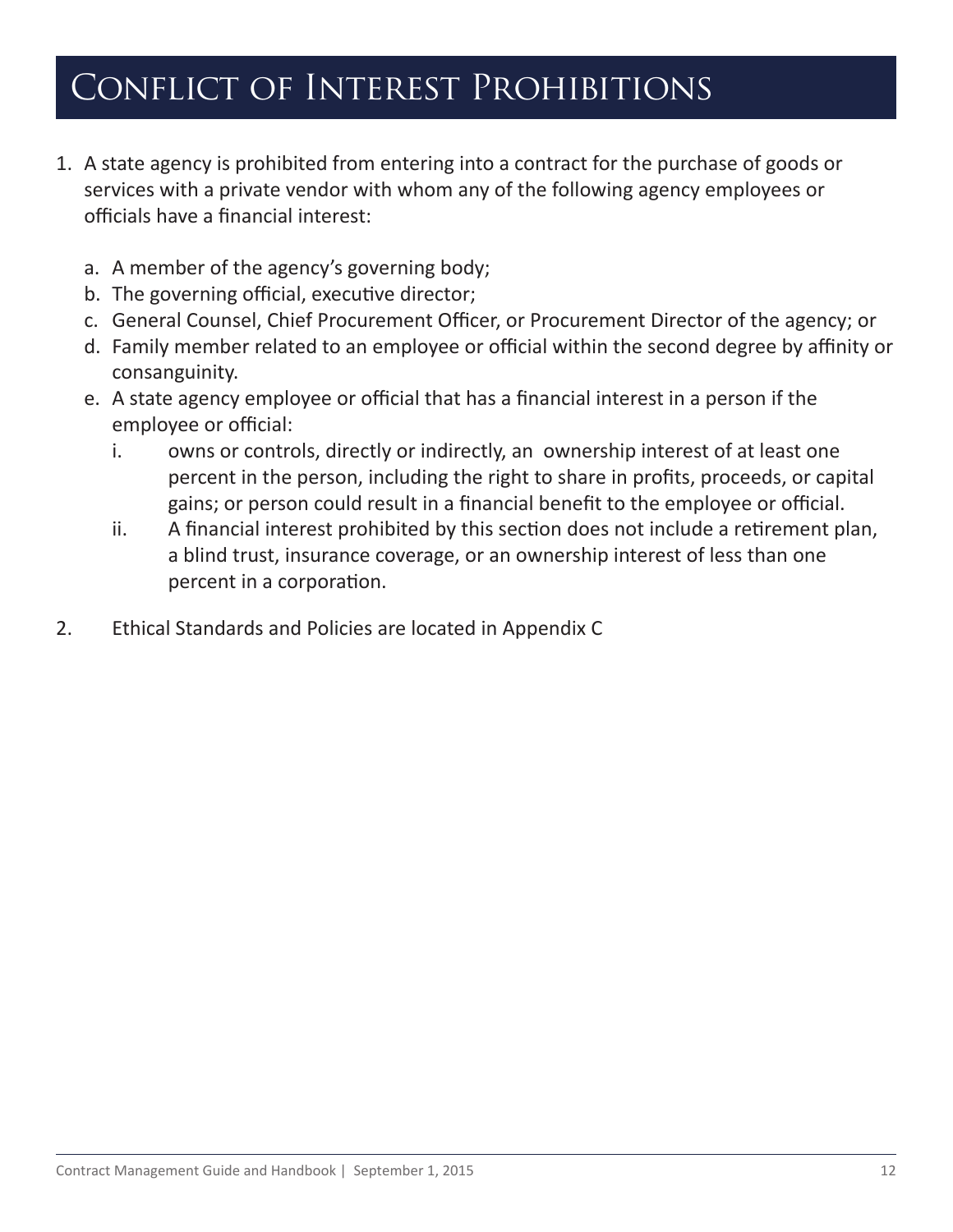### <span id="page-12-0"></span>STATEMENT OF WORK

#### **The statement of work is the most important element of the contract. The SOW:**

- 1. May be referred to as scope or work, description or services;
- 2. Describes key elements of the contract or purchase. It must describe in detail the written offer, terms under which the offer is accepted and the consideration exchanged for performance of the offer;
- 3. Describes in detail how each party is to perform and how performance is measured. This involves, including in the contract, clearly defined performance measures and/or deliverables that describe the conditions under which the service provider will be paid;
- 4. Is used to minimize risk to TJJD, by describing in detail what parties are required to do. Including clearly defined performance measure and deliverables in the contract will minimize risk to TJJD; and
- 5. Must include:
	- a. Detailed list of services to be performed, actions to be taken by the parties, and/or products to be delivered;
	- b. How performance will be measured. Performance measures set the level of quality required and expected;
	- c. Deliverables that must be met in order to receive payment;
	- d. Dates deliverables are required;
	- e. Consequences for not performing or meeting deliverables;
	- f. How compensation will be provided for successfully performing;
	- g. Rules for receiving payment.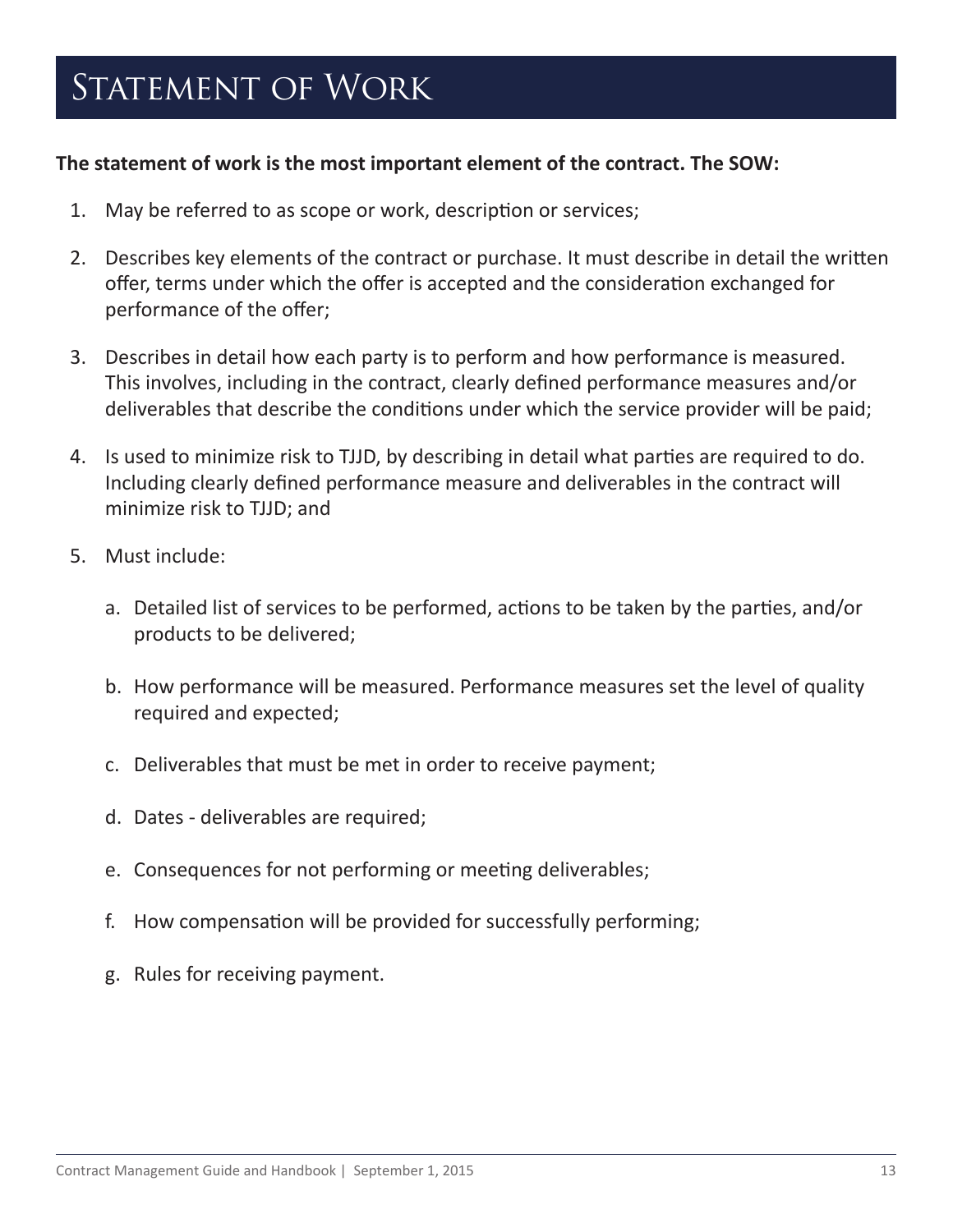### <span id="page-13-0"></span>STEPS IN CONTRACT PROCESS

**All contracts and purchase orders must be processed through Contracts and Purchasing Department, who in coordination with the General Counsel's office, will determine the type of contract required. To assist with preparing required documents the following steps must be followed for all contracts:**

- **1. Consult** with both the Contracts and Legal Departments in the initial planning stages of a contract. This will avoid issues later in the process.
- **2. Planning.** This is a critical first step that often gets overlooked. Prior to the beginning of each fiscal year, decide what departmental contracting needs are. Plan scheduling of resources to have contracts in place to cover agency needs. This may involve scheduling meetings with stake holders, reviewing current contracts, reviewing performance of service providers, meeting with service providers to identify areas of improvement.
- **3. Identify need.** Do you have existing contracts that need to be renewed or revised? Do you need new contracts to cover your needs?
- **4. Perform risk assessment.** Once you decide on required services, determine the risk level for the agency and how to minimize that risk through contract requirements. The Contract Manager will assist departments in completing a risk analysis form (**Appendix A**). Based on risk level, develop detailed statement of work with written performance measures that minimizes risk.
- **5. Identify budget** to pay for services or products. Make sure proper budget codes are used and there is sufficient budget to cover the cost.
- **6. Submit requisition** in CAPPS for funding approval. Make sure your requisition passes budget checking, gets approved through the CAPPS requisition workflow and is ready to source to a PO or contract.
- **7. Attach all documents** related to the purchase request including proposals, quotes, contract documents or agreements needing signature and any other correspondence related to the purchase.
- **8. Manage your requisitions.** Periodically check on the status of your requisitions in CAPPS to make sure requisitions are working their way through workflow approval and pass budget check. If not, correct any budget errors and notify approvers that have not approved the requisition.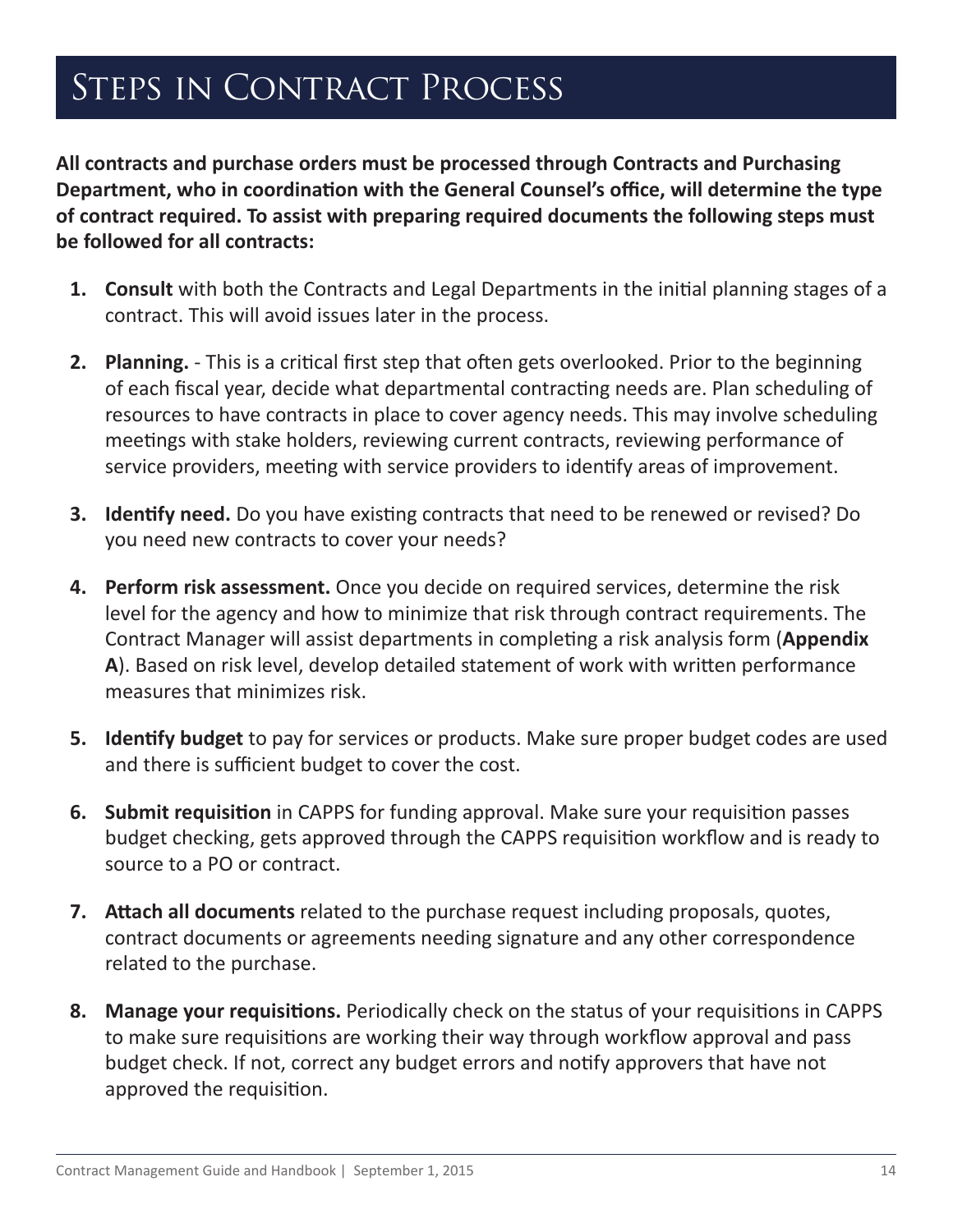### STEPS IN CONTRACT PROCESS (CONTINUED)

#### **9. Contract Manager or Purchaser will take lead and will:**

- a) Clarify what you are requesting. This may involve requesting additional details, asking for clarification, calling vendors or service providers, consulting with TPASS, looking for items in Texas SmartBuy, finding other state approved sources. Timely communication with purchasing staff is critical for the success of your purchase request;
- b) Select the best vendor in accordance with state purchasing rules;
- c) Obtain quote or verify quote received from requesting department;
- d) Initiate a competitive solicitation process when required;
- e) Negotiate and seek to find the best value; and
- f) Reach agreement with the other party on the terms of the contract. Certain standard legal terms are non-negotiable.
- 10. Process and dispatch a PO through CAPPS, providing the requestor, accounts payable, and delivery location warehouse a copy of the PO;
- 11. If a contract is involved requiring signatures, will finalize details of purchase, and route contract documents for approval, in CAPPS workflow;
- 12. After approval in CAPPS, hard copy contract is routed for signature by Contract Attorney and Executive Director. Once fully signed, copies of the signed contract will be distributed to all parties involved;

#### **13. Under no circumstances take a contract directly to Executive Director or Contract Attorney. Process starts and ends with the Contracts Department;**

- 14. There are three main functional areas of the contract process:
	- a) Contract Initiation/Administration
	- b) Contract Management
	- c) General Counsel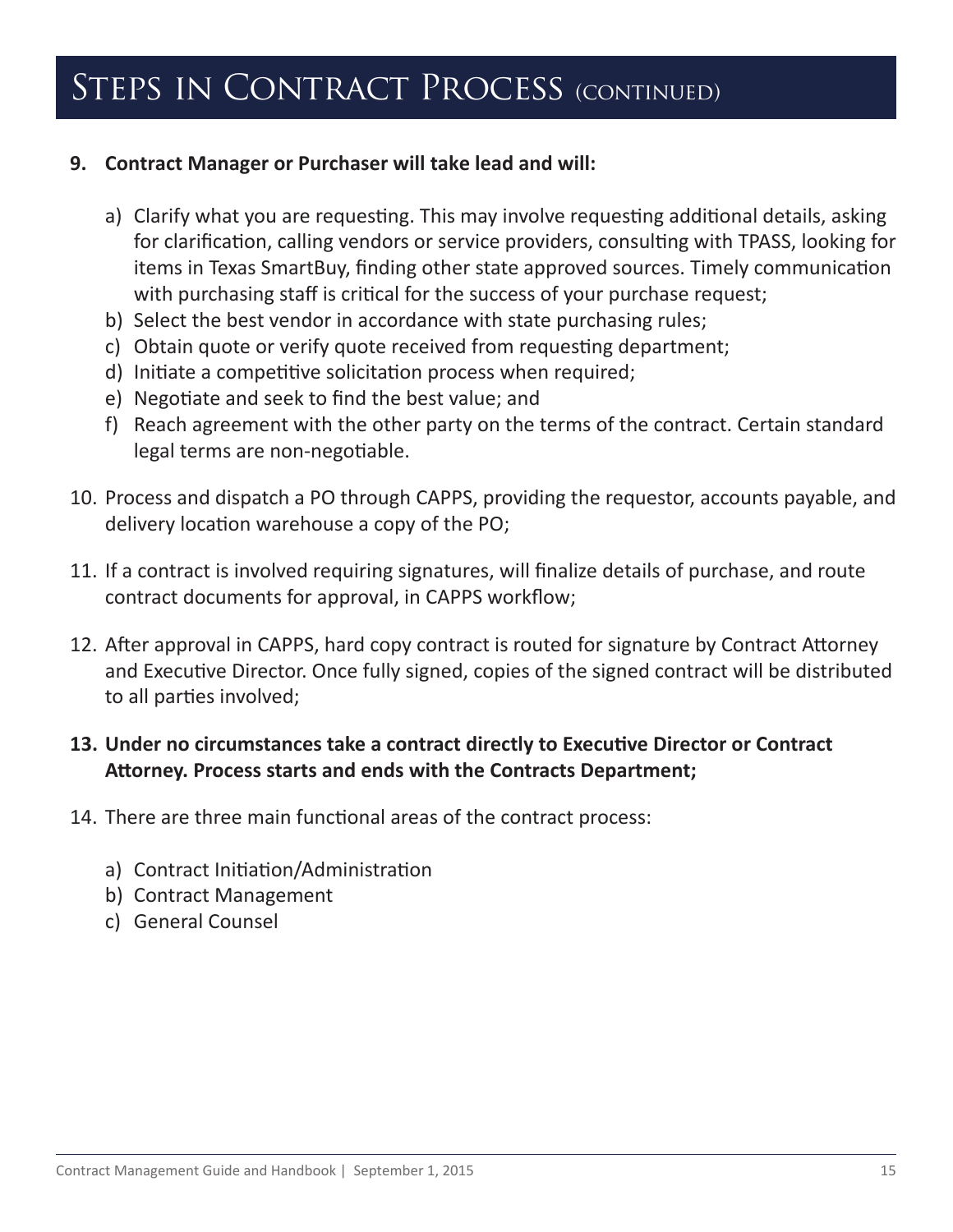### <span id="page-15-0"></span>Contract Initiation and Administration

- 1. This function is responsibility of requesting department or end user. Also referred to as Program Administration.
- **2. Requesting department is** responsible for contract initiation including:
	- a. Consulting with Contracts and Legal Departments when necessary;
	- b. Identifying needs;
	- c. Planning;
	- d. Preparing risk assessment with assistance of Contract Manager (reference **Appendix A**);
	- e. Developing detailed statement of work, deliverables and performance measures;
	- f. Identifying TJJD Policies that apply to services being performed;
	- g. Assisting Contracts Department with contract development; and
	- h. Assisting with contract negotiations, when needed.
- **3. Requesting department,** after contract has been awarded, will:
	- a. Apply specialized knowledge, skills, and techniques to support program activities;
	- b. Administer and manage daily operations of required services established in contract. The three elements managed are cost, time, and scope;
	- c. Manage performance as required in the contract. May require involvement of Contract Manager should a dispute arise;
	- d. Ensure provider meets required performance objectives defined in the contract;
	- e. Oversee delivery and receipt of services;
	- f. Analyze invoices for contractual compliance;
	- g. Certify services were performed and deliverables met; and
	- h. Approve invoice for payment.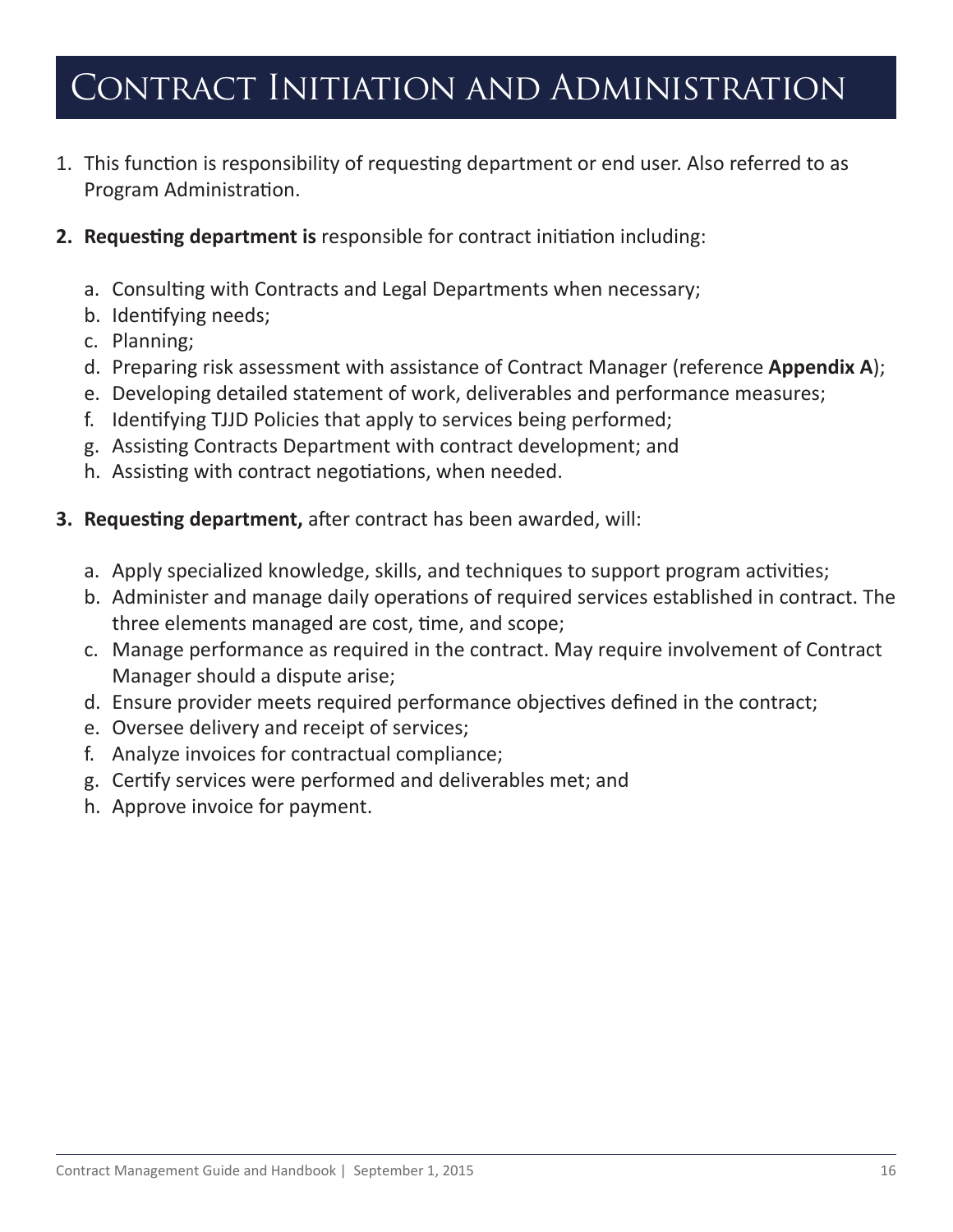### <span id="page-16-0"></span>CONTRACT MANAGEMENT

**All contracts must be processed by the Contracts Department.** Always consult with Contracts Department when a contract is anticipated. The Contracts Department is here to assist.

- **1. Contract Department** handles contract management. **Contract Manager** shall:
	- a. Conduct competitive solicitation processes as required, to select vendors/service providers based on best value standards;
	- b. Checks Comptroller's Vendor Performance Tracking System (VPTS) to identify past performance issues before awarding contract or PO;
	- c. Process all contract documents and amendments including renewals;
	- d. Obtain required documentation;
	- e. Ensure appropriate terms, conditions and clauses are in each contract;
	- f. Negotiate final terms with other party;
	- g. Prepare and finalize contract documents;
	- h. Obtain legal review;
	- i. Obtain reviews and approvals from all stakeholders. Contract approval is accomplished by routing through CAPPS workflow;
	- j. Obtain signatures from all parties and TJJD's Executive Director. Contract documents are routed for signature in accordance with TJJD Purchase Approval Matrix (Appendix B);
	- k. Enforce contract terms and manage actions of parties as governed by the terms of the contract;
	- l. Ensure TJJD receives the services contracted for, at the quality level expected, at the time agreed to and for the price that was negotiated.
- 2. Ensure contracts are properly awarded in accordance with legal and statutory requirements and that the highest ethical standards are followed at all times;
- 3. Ensure integrity of TJJD is maintain in all its business dealings;
- 4. Meet Certified Texas Contracts Manager (CTCM) standards; and
- 5. Certify all contracts have been entered into in accordance with the rules, statutes and Contract Management Guidelines established by Comptroller.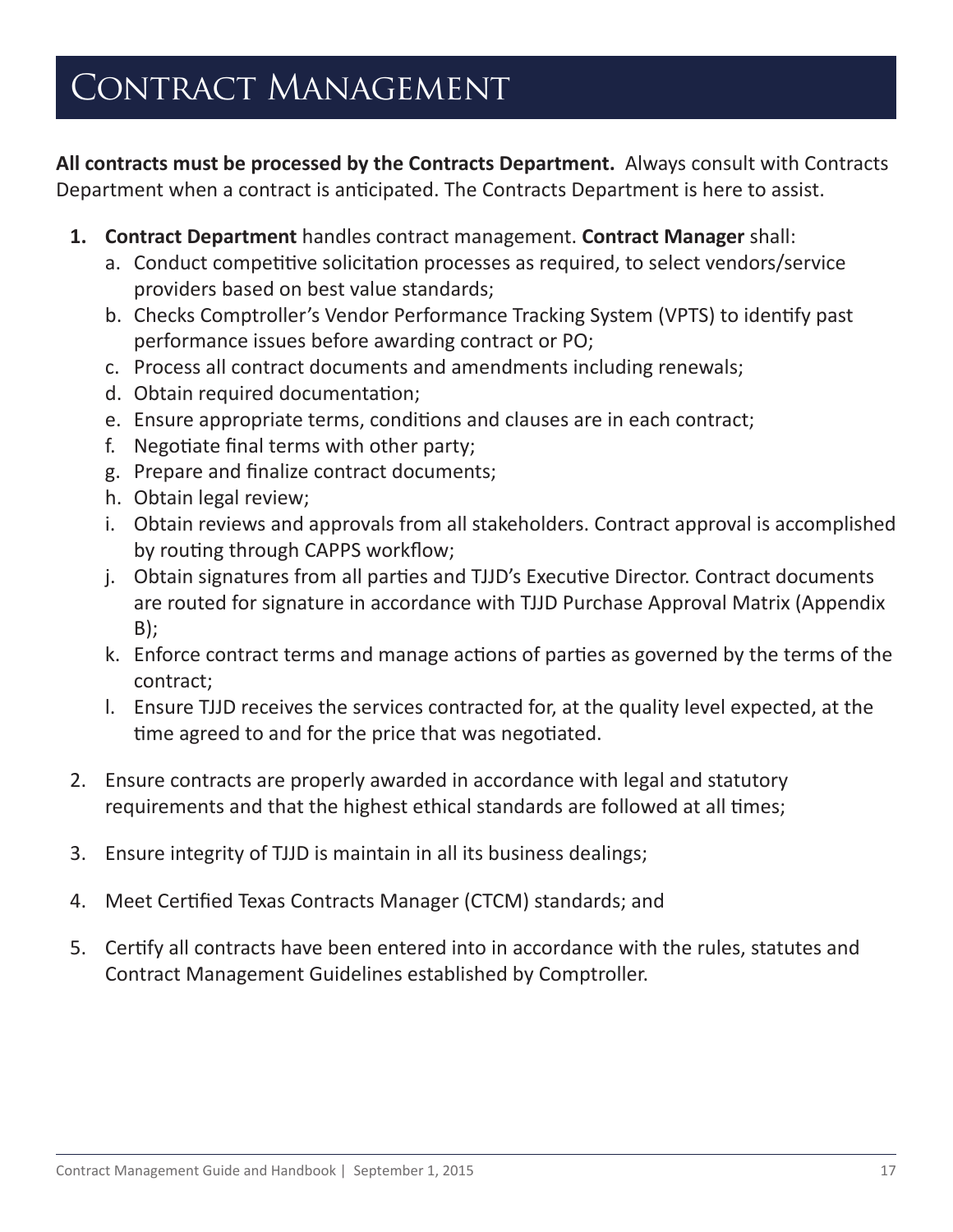#### <span id="page-17-0"></span>General Counsel

The contract attorney's role in developing a contract is coordinated by the Contract Manager.

#### **Contract Attorney** will:

- 1. Provide legal review, guidance, and oversight for all aspects of the agency's contracting framework;
- 2. Determine contractual statutory authority;
- 3. Ensure all legal elements of agency contracts are met;
- 4. Sign agency contracts, "Approved as to form" when required;
- 5. Assist in resolving contract disputes;
- 6. Assist with developing cure notices and corrective action letters;
- 7. Assist with determining when parties have breached the terms of a contract; and
- 8. Assist in assessing liquidated damages related to breaches of a contract.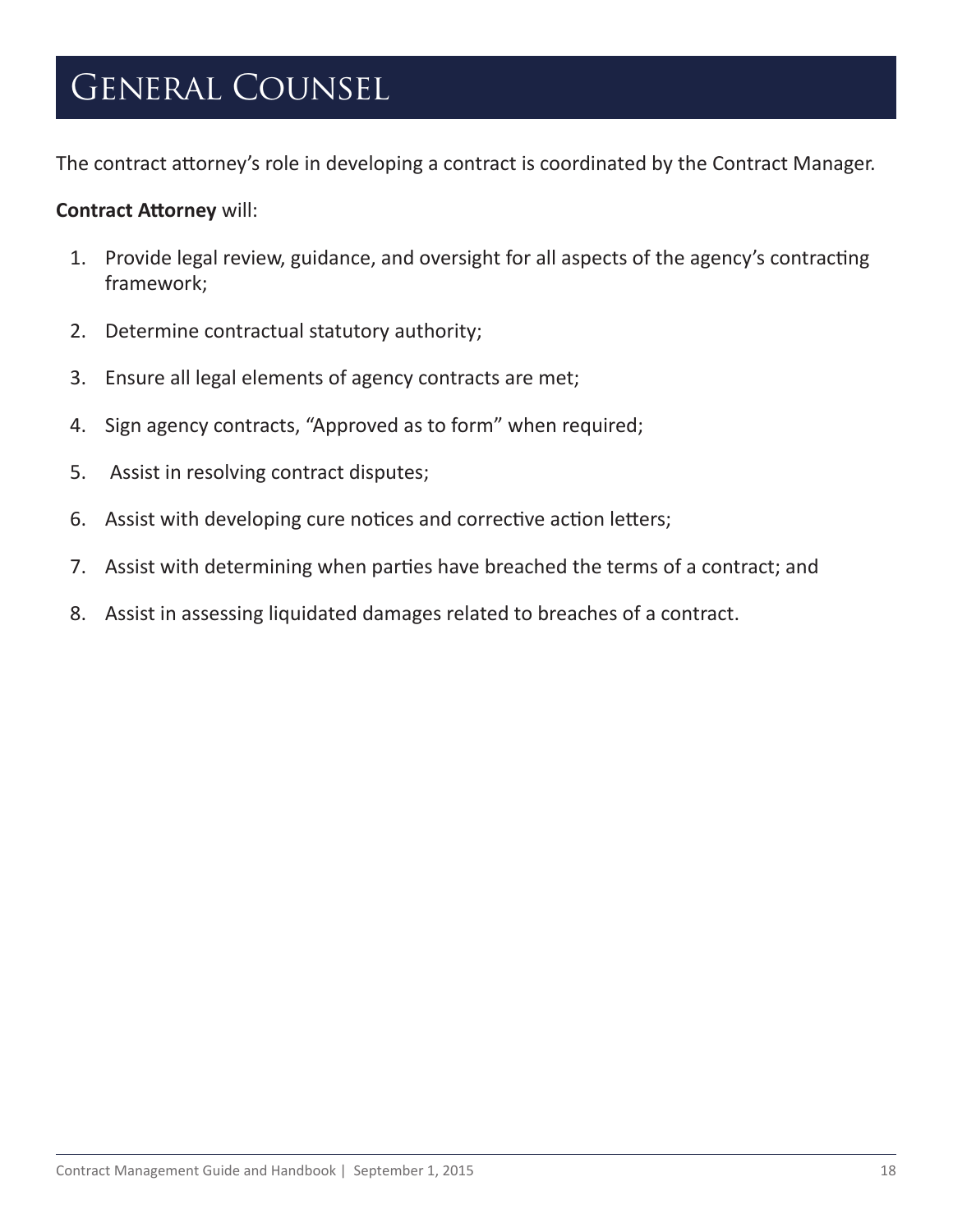### <span id="page-18-0"></span>TJJD Purchase Approval Matrix

The Purchasing Approval Matrix (**Appendix B**) governs approvals required for all contracts, regardless of cost. The Executive Director is the only authorized agent for TJJD and is required to sign **all** contracts, unless delegated to another Executive staff member.

- 1. Purchasing Approval Matrix is approved by Board;
- 2. Found in Procurement Procedures Manual-PCM.03.09;
- 3. Establishes approval levels required for all purchases;
- 4. Establishes contracts requiring Board approval;
- 5. Establishes approvals required for information technology and construction purchases; and
- 6. Used to establish approval workflow in CAPPS.

### Employment of Former TJJD Employee

If an employee or officer of a state agency participates on behalf of the agency in a procurement or contract negotiation with a person or company, they may not accept employment with that person or company for two years after employment with the state agency ceased.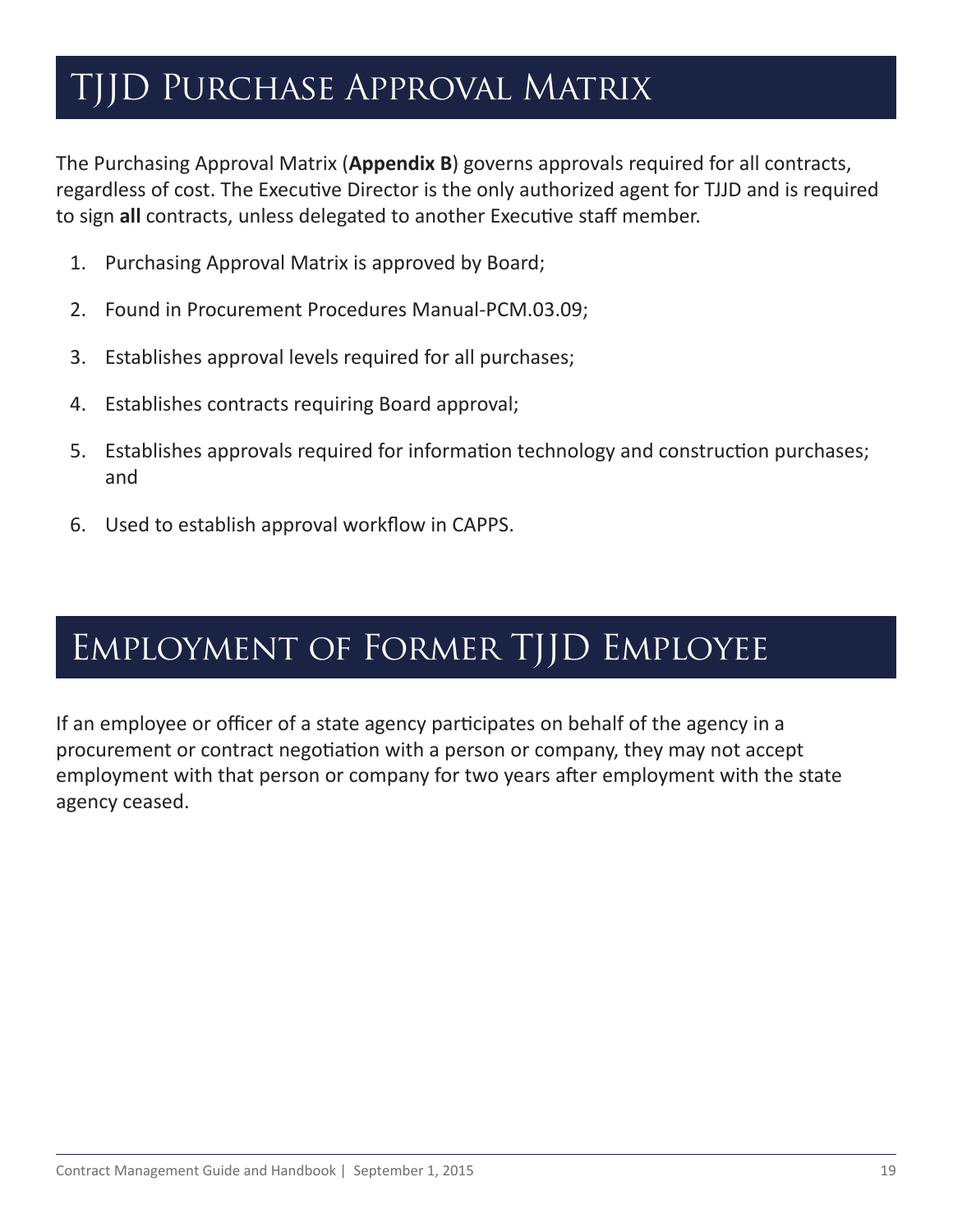### <span id="page-19-0"></span>Additional Approvals

In accordance with SB 20, the following additional approvals are required:

- 1. The Contract Manager or Procurement Director shall:
	- a. Approve each contract awarded through the competitive sealed proposal process, using the best value standard;
	- b. Ensures best value standards are properly documented; and
	- c. Acknowledge in writing TJJD has complied with the agency's and Comptroller's Contract Management Guide.
- 2. Information contained in the Comptroller's Vendor Performance Tracking System shall be used as a best value evaluation criteria;
- 3. TPASS may bar vendors who have shown repeated unfavorable performance from participating in state contracting; and
- 4. For Contracts exceeding \$5 million dollars, the Contract Management Office or Procurement Director shall:
	- a. Verify the solicitation, purchasing method and contractor selection comply with state law and agency policy; and
	- b. Submit to the Board information on any potential issue that may arise in the procurement process.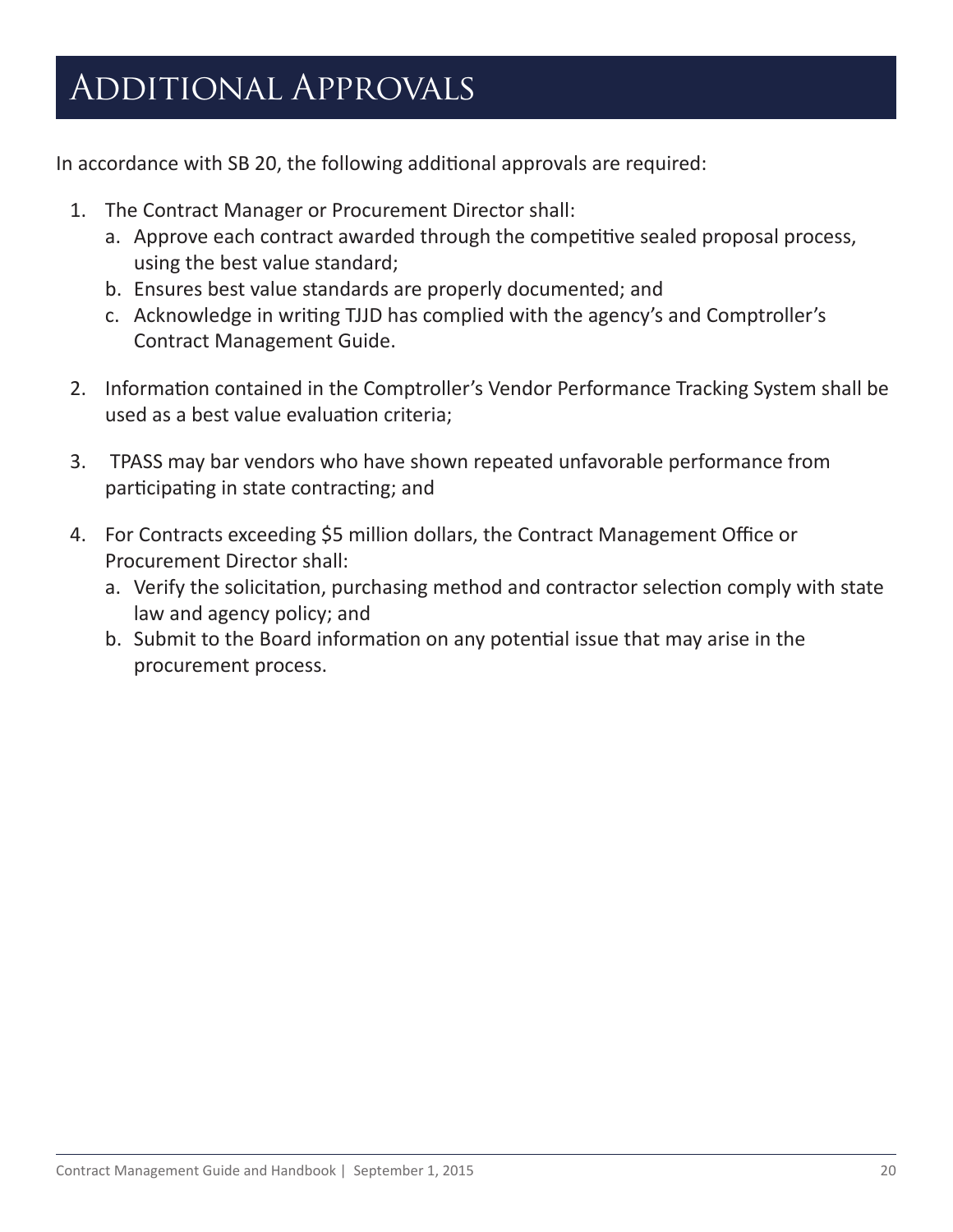### <span id="page-20-0"></span>DIR Purchases

The following are purchasing rules for the procurement of information technology related products and services using Department of Information Resources (DIR) contracts:

- 1. Commodities Commodities are defined to include hardware, software and services. Thresholds are:
	- a. \$50,000 or less may be awarded directly to DIR vendor;
	- b. \$50,000 to \$150,000 at least three (3) DIR vendors must be solicited for pricing, if available;
	- c. \$150,000 to \$1 million, at least six (6) DIR vendors must be solicited for pricing, if available; and
	- d. \$1 million or greater Agencies are required to conduct their own solicitation process and may not use a DIR contract.
- 2. Additional requirements for deliverables-based information technology services (DBITS), and managed services for information technology, telecommunications, and cloud services contracts greater than \$50,000: submit statements of work (SOW) to the DIR for review:
	- a. prior to submission to vendor(s); and
	- b. for DIR approval and signature prior to final execution.
- 3. Purchases that go through the Data Center Services program are governed by a separate statutory authority and do not have these restrictions. Purchases that are required to go through the Data Center Services program will still be required to follow the current process for the Data Center program.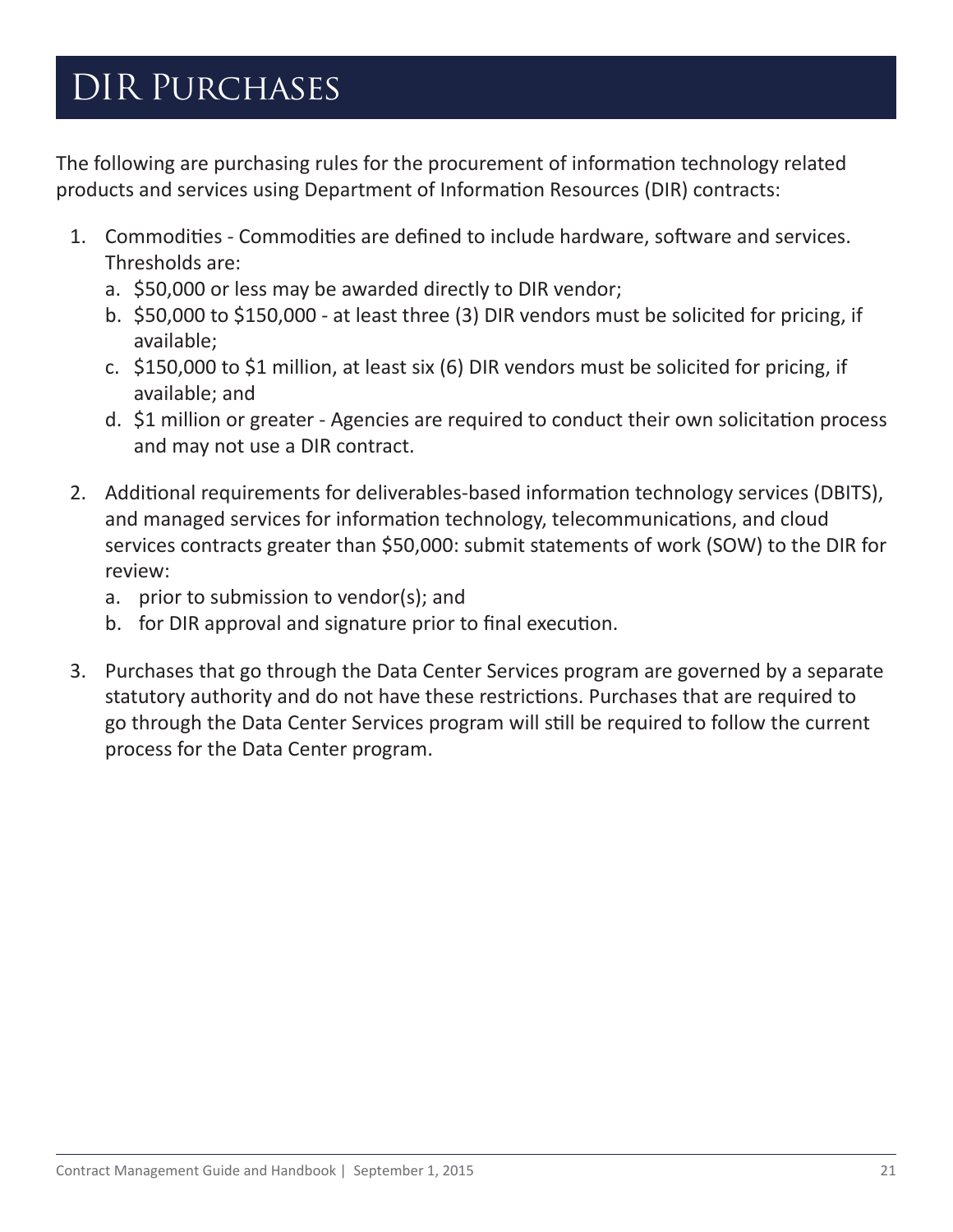## <span id="page-21-0"></span>EXECUTION AUTHORITY

- 1. NO ONE, except the Executive Director or their designee, has the authority to bind the agency to a contract or commit agency funds.
- 2. It is very important to remember when dealing with an outside party you wish to contract with, whether it is a private company or another agency, that NO ONE within the agency, other than the Executive Director or trained purchaser, has the authority to commit agency funds or to accept an offer.
- 3. If a contract is signed by anyone other than the Executive Director or their designee it may be considered void and unenforceable.
- 4. Contracts will generally have a statement that says only the authorized representative of each party may sign the contract.
- 5. Purchasers may sign a purchase order provided a requisition was properly submitted and approved in CAPPS, giving authority to the purchaser to commit the funds.
- 6. All purchasers must be trained or certified to the level of the dollar amount of the purchase order they are signing.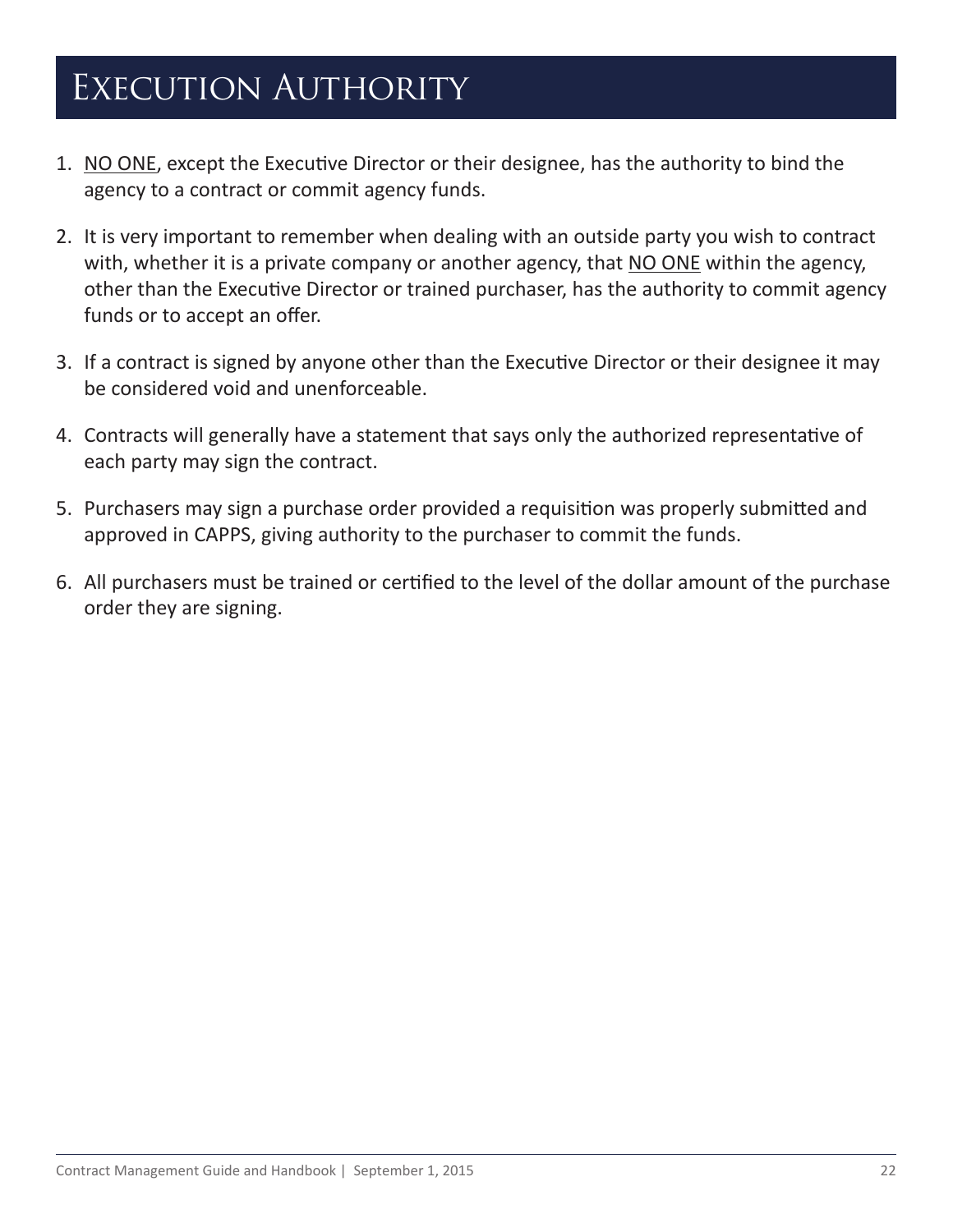### <span id="page-22-0"></span>POSTING REQUIREMENTS

Contracts and purchase orders are to be posted as follows.

- **1. Agency public** internet **website**:
	- a. For contracts and purchase orders exceeding \$15,000, post:
		- i. Statutory authority under which contract was awarded;
		- ii. Solicitations;
		- iii. Responses to solicitations, including "no-bids"; and
		- iv. Signed contract or purchase order.
	- b. Less than \$15,000 posting related documents is optional.
- **2. CAPPS** Attach documents to contract or purchase order.
- **3. Legislative Budget Board** requires agencies to post contracts and related solicitation documents to the LBB website for:
	- a. Major information systems exceeding \$100,000;
	- b. Construction projects exceeding \$14,000;
	- c. Professional or consulting services exceeding \$14,000;
	- d. Contracts over \$50,000;
	- e. Emergency contracts over \$1 million or other contracts over \$1 million if not competitively procured; and
	- f. Contracts over \$10 million.
- 4. Electronic State Business Daily (ESBD)
	- a. Solicitations over \$25,000;
	- b. Proprietary purchases over \$25,000;
	- c. Purchase awards over \$25,000; and
	- d. Solicitations \$25,000 or less (optional).
- 5. Texas Register
	- a. Consulting services over \$15,000.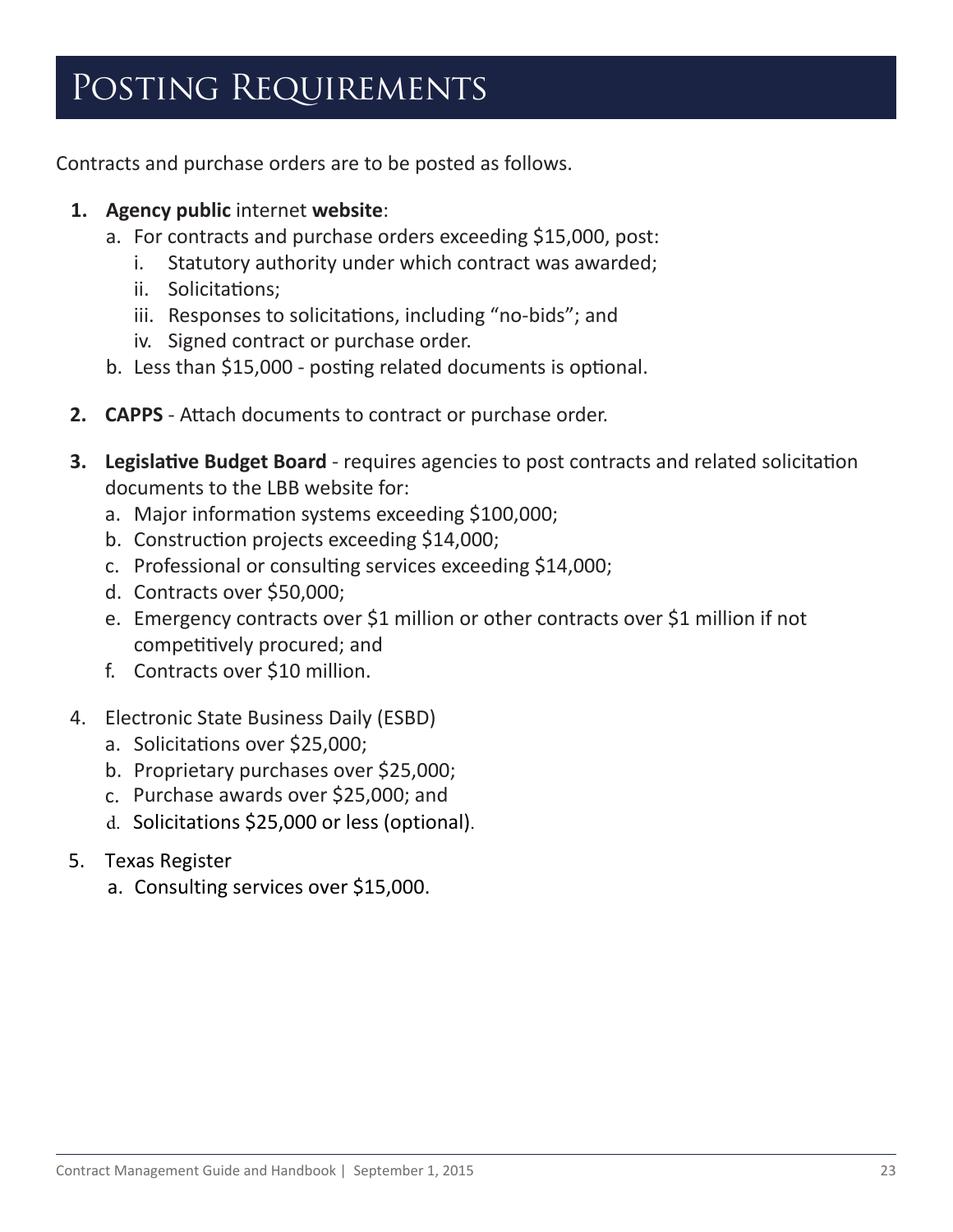#### <span id="page-23-0"></span>Interpretation of Contracts

Interpreting contract terms and responsibilities is sometimes difficult and requires consulting with the Contracts and Legal Departments. Start with the Contracts Department who will:

- 1. Determine if General Counsel involvement is required;
- 2. Determine the meaning and effect of the terms;
- 3. Determine principle objectives;
- 4. Apply common sense guidelines;
- 5. Interpret handwritten provisions in the contract that may prevail over written ones;
- 6. Determine whether actions of the parties may be used to interpret the intent of the contract terms;
- 7. Initiate the dispute resolution process if necessary.

**Avoid contract disputes with well written statement of work, clearly defined performance measures, payment based on clearly defined deliverables with specific time frames.** 

#### PERFORMANCE OF CONTRACTS

- 1. Strict performance is adhering to the specific contract terms.
- 2. Substantial performance is:
	- a. Good faith performance;
	- b. Implied covenant of good faith and fair dealing;
	- c. Neither party will prevent other from obtaining benefits they have a right to expect; and
	- d. Prevent abuses of power, encourages ethical behavior.

#### Legitimate Reasons for Non-Performance

- 1. Contractual duty cannot be done by anyone.
- 2. Illness or death does not excuse duties that can be delegated to someone else.
- 3. Supervening illegality.
- 4. Destruction of subject matter of the contract.
- 5. Unforeseen developments make performance highly impractical or unreasonably expensive.
- 6. Mutual agreement.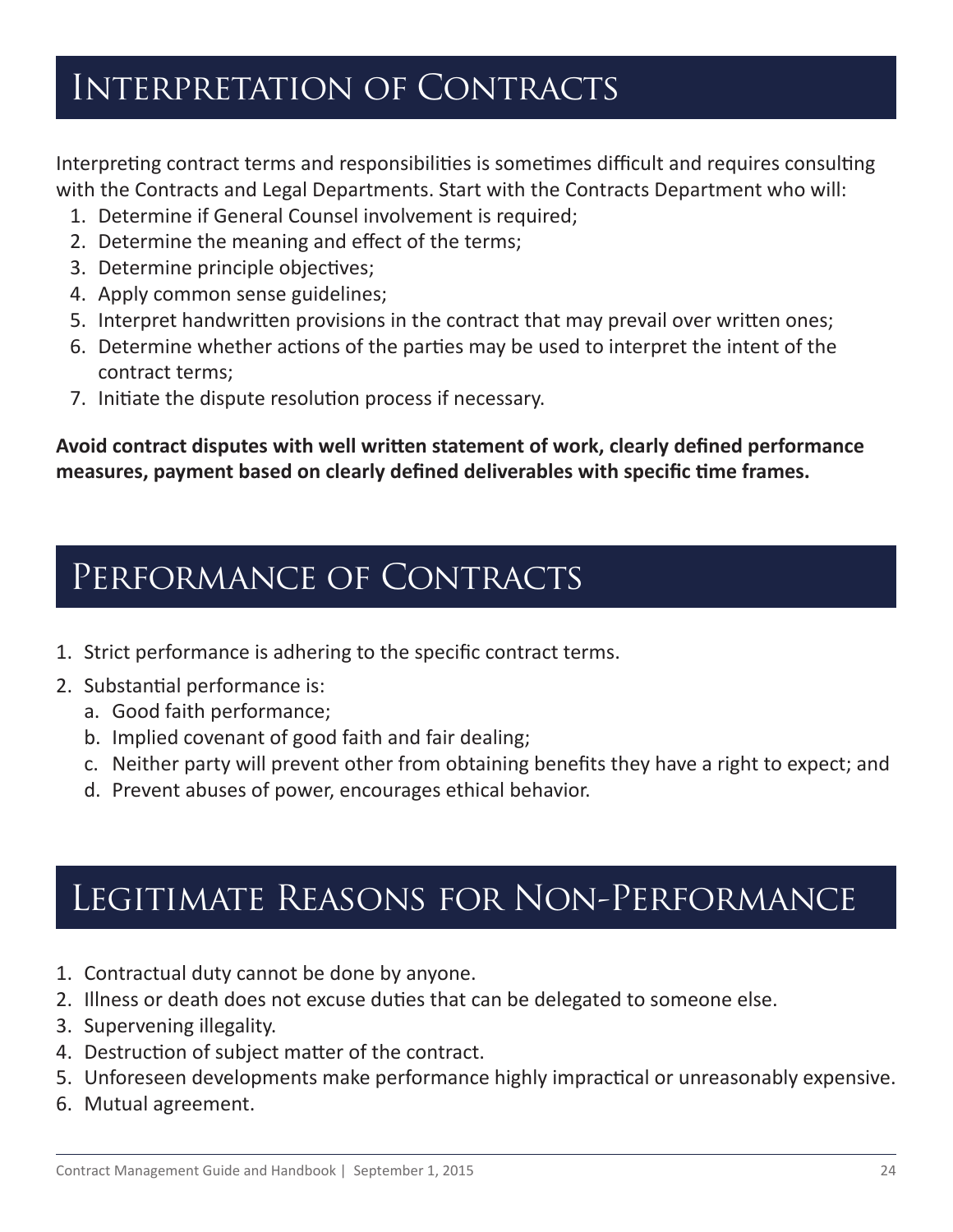#### <span id="page-24-0"></span>Remedies for Non-Performance

#### **1. Corrective Action**

- a. Non-Performance issues must be well documented.
- b. Put provider on notice, send cure notice letter.
- c. Deadline passes, can extend, withhold payment, or claim breach.
- d. Provider may invoke dispute resolution process.

#### **2. Withhold Payment**

- a. Non-Performance must be well documented.
- b. Provider must be given opportunity to correct problem.
- c. If problem serious enough to consider non-payment, maybe time to terminate.

#### **3. Restitution**

- a. Must return exact property conferred on him; or
- b. Must return a sum of money equal to the benefit.
- c. Liquidated damages.
- d. Recover damages for losses that can be proven.
- e. Liable only for losses foreseeable at time of contract.
- f. Responsible for cost to re-procure services and resulting delays.
- g. Both parties have duty to minimize or avoid damages.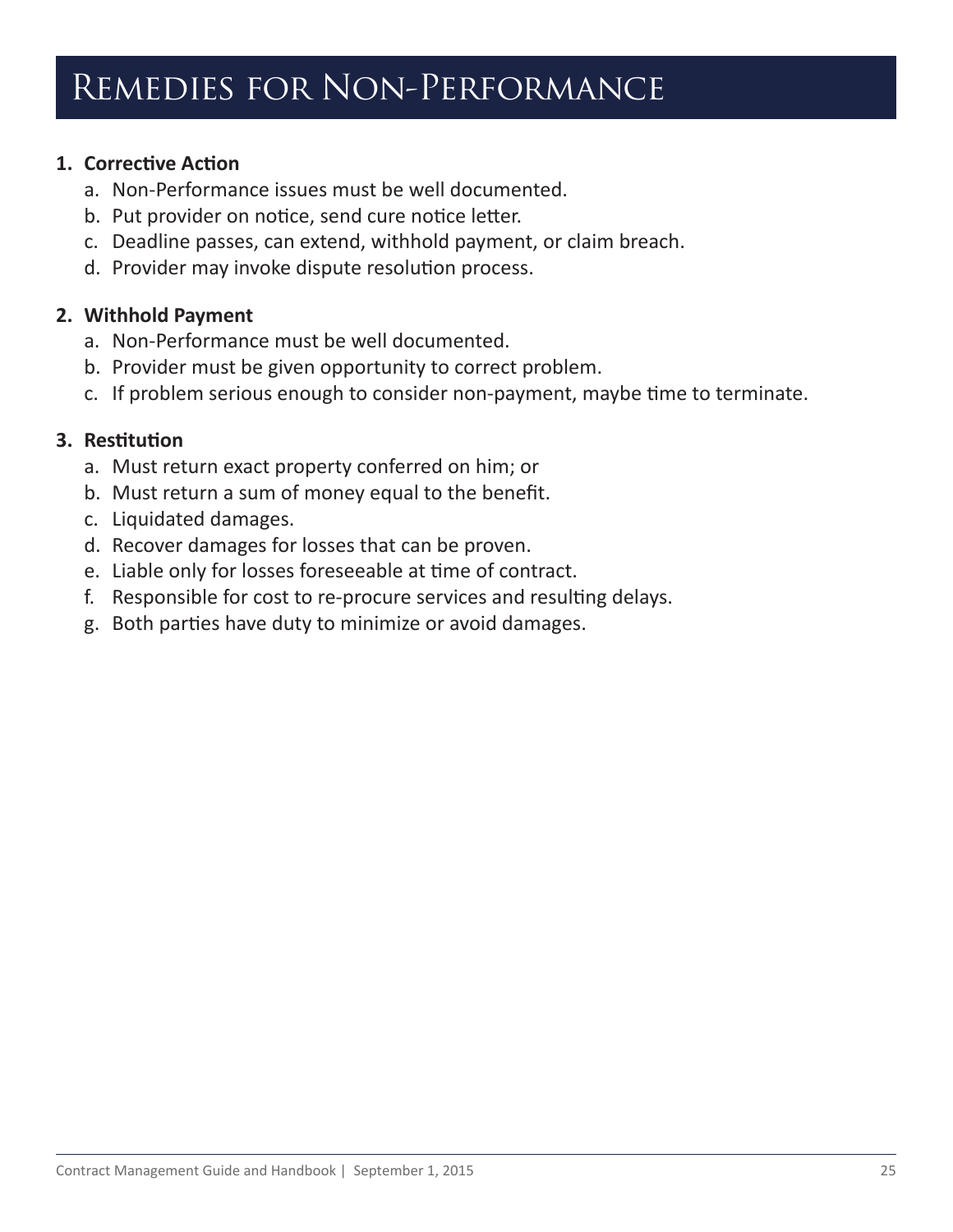### <span id="page-25-0"></span>Receiving and Paying for Services

- 1. Before receiving services and approving an invoice for payment the TJJD staff receiving the services must:
	- a. **Know the contract** Read and understand terms of contract.
	- b. **Provide invoice to Claims Department immediately.** 30 day clock starts when invoice is received by any TJJD employee.
	- c. **Analyze the invoice.** If not correct, get service provider to correct it. Make sure all services billed are listed in the contract.
- 2. Roles and Responsibilities:

#### a. **Requesting Department Contract Administrator:**

- i. Ensures invoices properly completed and submitted on time;
- ii. Must verify services performed are billable; and
- iii. Receive services in CAPPS certifying services were performed in accordance with the contract terms and statement of work.

#### b. **TJJD Contracts Department:**

- i. Interprets contract terms to resolves payment disputes;
- ii. Confers with legal when necessary; and
- iii. Communicates non-compliance issue to service provider.

#### c. **TJJD Claims Department:**

- i. Reviews invoice for accuracy;
- ii. Resolves questionable charges;
- iii. Contacts appropriate TJJD staff to resolve issues; and
- iv. Processes payment.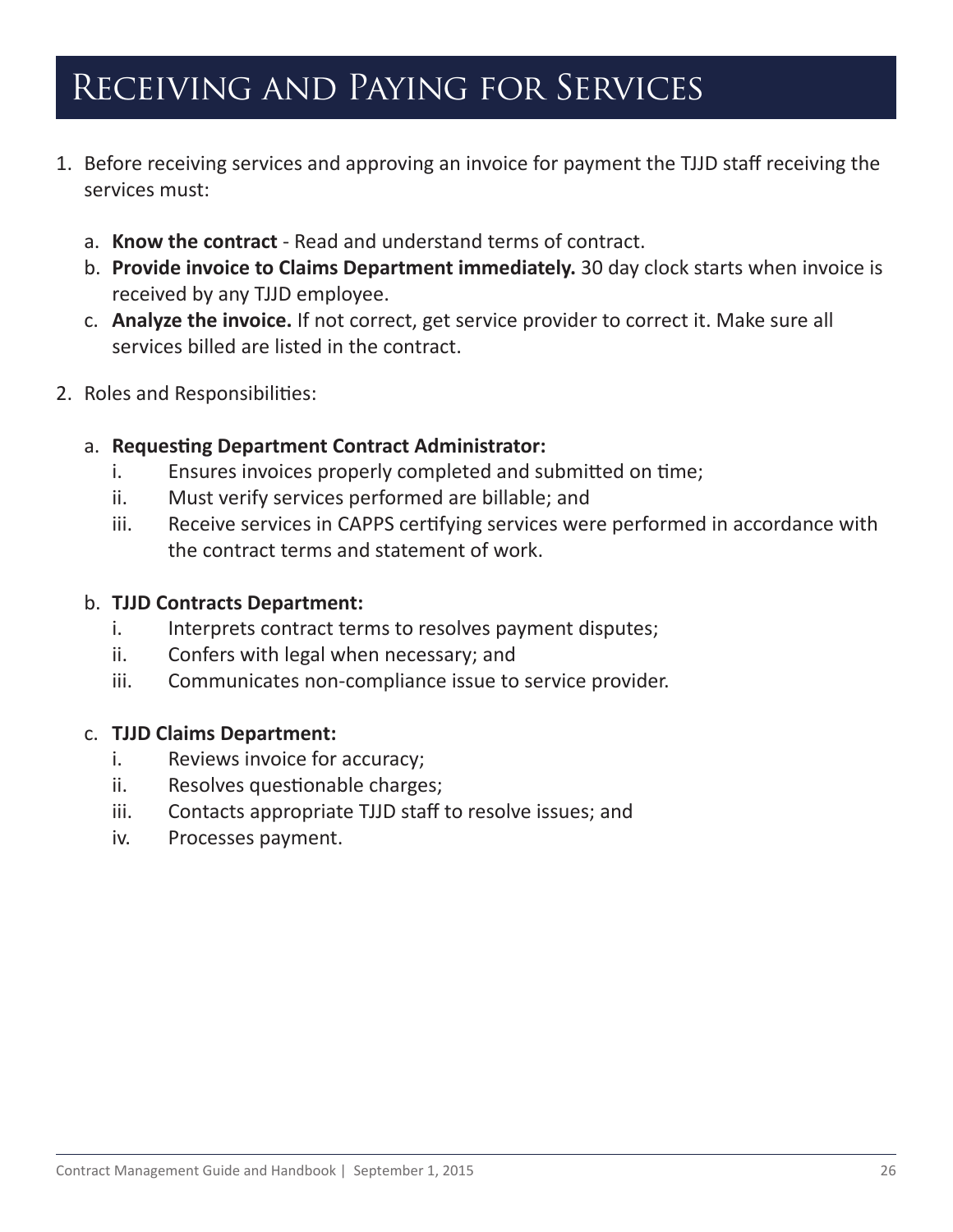### <span id="page-26-0"></span>Procurement File Closeout

The final step in the procurement process is closeout. To close out a contract or purchase file the following must occur:

- 1. All items have been received and all services provided;
- 2. All performance measures are completed;
- 3. All deliverables have been received;
- 4. All contract disputes and performances issues resolved;
- 5. Final invoice has been received;
- 6. Final payment has been made; and
- 7. Vendor performance reported.

#### Vendor Performance Reporting

- 1. After a contract has been completed or otherwise terminated information about that vendor's performance shall be entered into the Comptroller's Vendor Performance Tracking System (VPTS); and
- 2. As a part of the closeout process for all purchases over \$25,000, vendor performance information both positive and negative shall be entered into the VPTS.

### Records Retention

The following is the required retention policy for all purchase order and contract related documentation:

- 1. For contracts and purchase orders entered into after 9/1/2015, a state agency shall retain in its records each contract and related documents it enters into for a period of seven (7) years after contract expires, terminated, or is completed, after all issue have been resolved. Along with the contract, all solicitation documents shall also be retained.
- 2. For contracts and purchase orders entered into prior to 9/1/2015, the records retention period is four (4) years.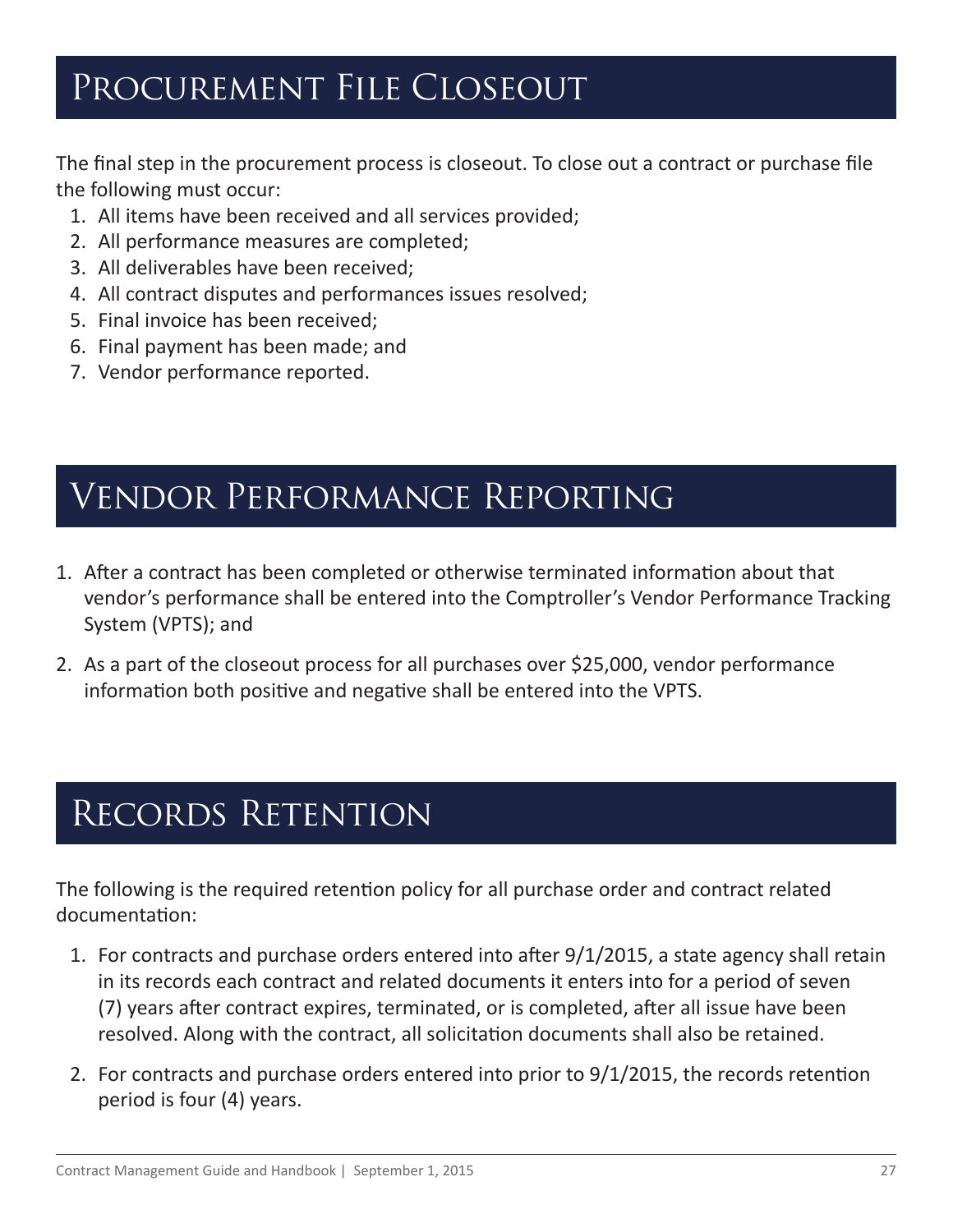## <span id="page-27-0"></span>Appendix A

#### **TJJD Risk Assessment Matrix (RAM)**

The TJJD Risk Assessment Matrix (RAM) is a tool used by contract and department staff to analyze contract to identify areas of risk (the potential for loss, harm, or damage may occur due to errors or problems associated with contractors' performance). This tool also allows staff to identify specific areas that may need accelerated monitoring.

This tool should be used prior to: 1) awarding contracts from RFP proposals; 2) entering into new contracts with vendors; and 3) renewing existing contracts.

Risk factors are indicators that determine the risk of the contract or project objectives not being met.

The risk factors included in the TJJD RAM include:

- Type of Contract purchase what type of contract solicitation competitive/noncompetitive;
- Payment Type/Structure the type of budget included in the contract;
- The dollar amount of the contract;
- Direct Client Contact;
- Essential Agency Function;
- Stability and Experience of Contractor's Key Management Staff;
- Percentage of Services Performed by Subcontractors;
- Compliance History;
- Past Programmatic Performance;
- Audit Outcomes;
- Number of years in business;
- Performance Measures;
- Deliverables; and
- Greater than \$1 million dollars amount of financial reports required.

Additional risk factors can be added as appropriate for the contract.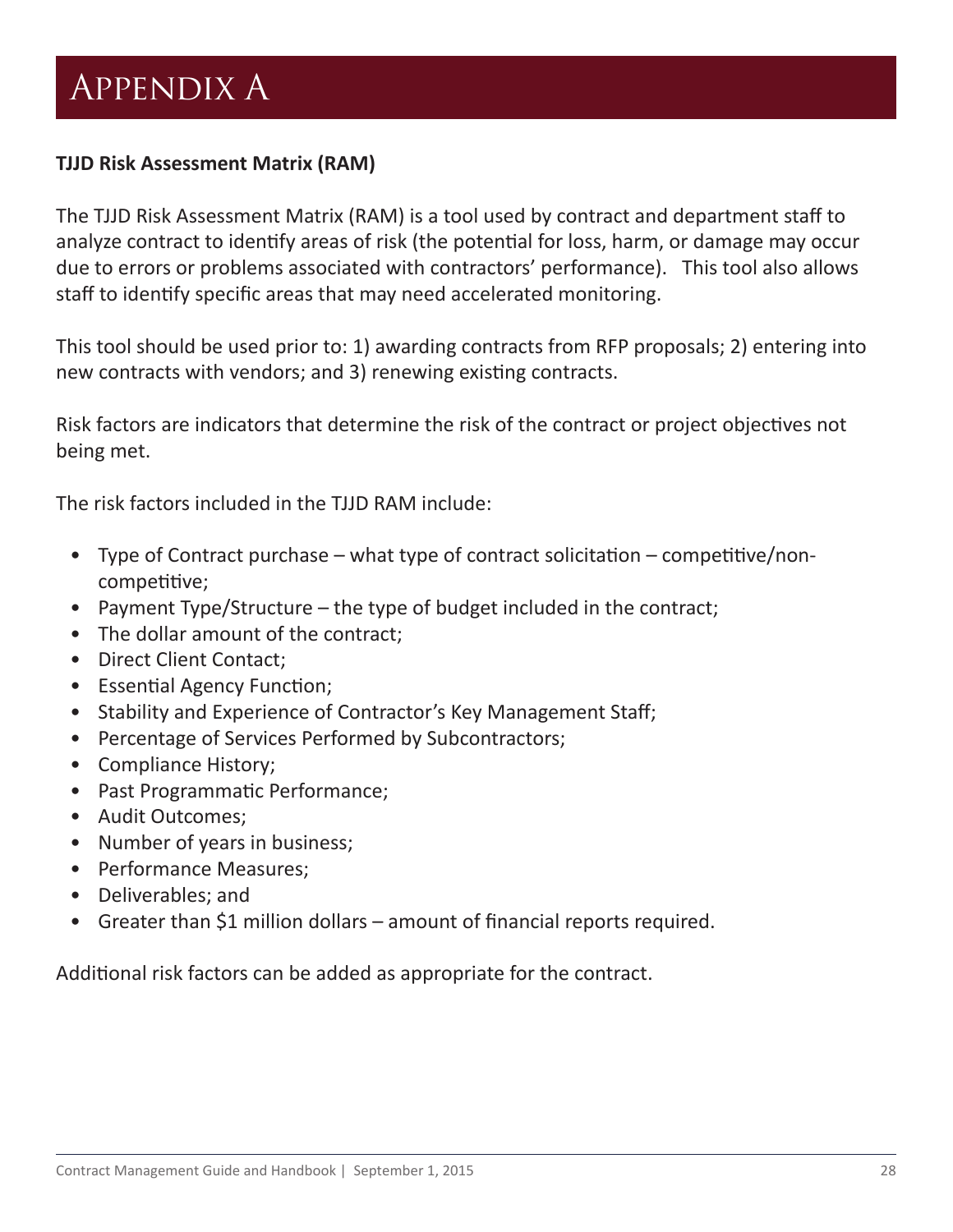### Appendix A (continued)

Rate each contractor on the risk elements using the range of Low (score 1-3), Medium (Score 4-7), or High (Score 8-10). The form will add up the scores in the Overall Risk Score field. The range for the Overall Risk Scores are:

| Low risk procurement:         | $0 - 48$    |
|-------------------------------|-------------|
| Medium risk procurement:      | $49 - 112$  |
| <b>High Risk Procurement:</b> | $113 - 160$ |

No objective or mathematical formula can be used to assess the risk imposed by a particular contract; risk is determined subjectively.

The RAM should be completed annually, but risk should be assessed on an on-going basis throughout the contract period. A new RAM should be completed when risk conditions undergo a substantial change (i.e., contractor's management or ownership changes). Contract management and monitoring activities should be adjusted to focus on the riskiest contractors during the entire contract period.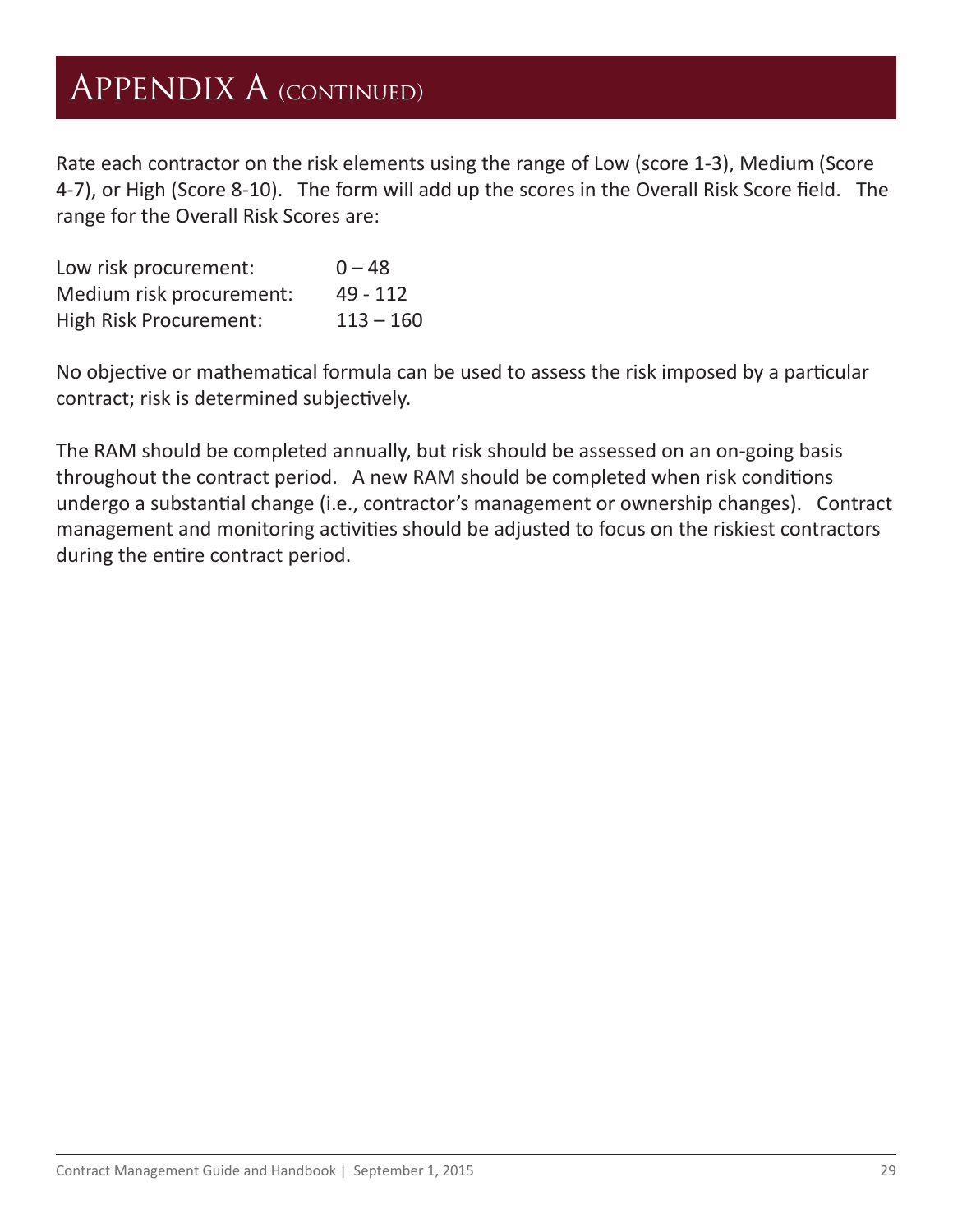## Appendix A (continued)

| <b>Risk Factor</b> | <b>Risk Level -</b><br><b>LOW</b> | <b>Risk Level -</b><br><b>MEDIUM</b> | <b>Risk Level -</b><br><b>HIGH</b> | Justification/Comments | Risk Level<br><b>Score</b> |
|--------------------|-----------------------------------|--------------------------------------|------------------------------------|------------------------|----------------------------|
|                    | Score 1-3                         | Score 4-7                            | Score 8-10                         |                        |                            |

|                | <b>Pre-set Risk Factors</b>                                                  |                                                                           |                                                                                                              |                                                                                         |  |  |  |  |  |  |  |
|----------------|------------------------------------------------------------------------------|---------------------------------------------------------------------------|--------------------------------------------------------------------------------------------------------------|-----------------------------------------------------------------------------------------|--|--|--|--|--|--|--|
| 1              | Type of<br>Contract<br>Purchase                                              | Interagency,<br>MOU or<br>Interlocal                                      | Contract Less than<br>25K                                                                                    | Consulting,<br>Emergency,<br>Sole Source,<br>Proprietary, or<br>Construction ><br>\$25K |  |  |  |  |  |  |  |
| $\overline{2}$ | Payment Type/<br>Structure                                                   | Fixed price or<br>contingency                                             | Rate or Fee for<br><b>Services</b>                                                                           | Cost<br>Reimbursement                                                                   |  |  |  |  |  |  |  |
| 3              | <b>Total Dollar</b><br>Amount for FY                                         | Less than<br>\$100K                                                       | \$100K to \$1 million                                                                                        | Over \$1 million                                                                        |  |  |  |  |  |  |  |
| $\overline{4}$ | <b>Direct Client</b><br>Contact                                              | No Direct<br><b>Client Contact</b>                                        | <b>Limited Client</b><br>Contact - i.e.,<br>Doctor office visits                                             | <b>Direct Client</b><br>Contact; i.e.,<br>parole or<br>residential                      |  |  |  |  |  |  |  |
| 5              | Essential<br>Agency<br>Function                                              | Contract<br>services are<br>not critical for<br>meeting TJJD's<br>mission | Contract services<br>are moderately<br>essential to TJJD's<br>mission                                        | Contract<br>services are<br>essential to<br><b>TJJD</b> mission                         |  |  |  |  |  |  |  |
| 6              | Stability &<br>Experience of<br>Contractor Key<br>Management<br><b>Staff</b> | No recent<br>change and<br>significant<br>experience                      | No recent change,<br>but not significant<br>experience; or<br>recent change<br>but significant<br>experience | Recent change<br>and not<br>significant<br>experience                                   |  |  |  |  |  |  |  |
| $\overline{7}$ | Percentage<br>of Services<br>Performed by<br>Subcontractors                  | <b>No</b><br>Subcontractor<br>involvement                                 | <b>Subcontractors</b><br>account for 50%<br>or less of contract<br>work performed                            | Subcontractors<br>account<br>for more<br>than 50% of<br>contract work<br>performed      |  |  |  |  |  |  |  |
| 8              | Compliance<br>History                                                        | No issues<br>of non-<br>compliance                                        | Moderate instances<br>of non-compliance/<br>no history - never<br>contracted with<br>TJJD before             | Substantial<br>finding of non-<br>compliance                                            |  |  |  |  |  |  |  |
| $9\,$          | Past<br>Programmatic<br>Performance                                          | Met or<br>exceeded all<br>output and<br>outcome<br>measures               | Met 75% or more<br>of output and<br>outcome measures                                                         | Met less than<br>75% of output<br>and outcome<br>measures                               |  |  |  |  |  |  |  |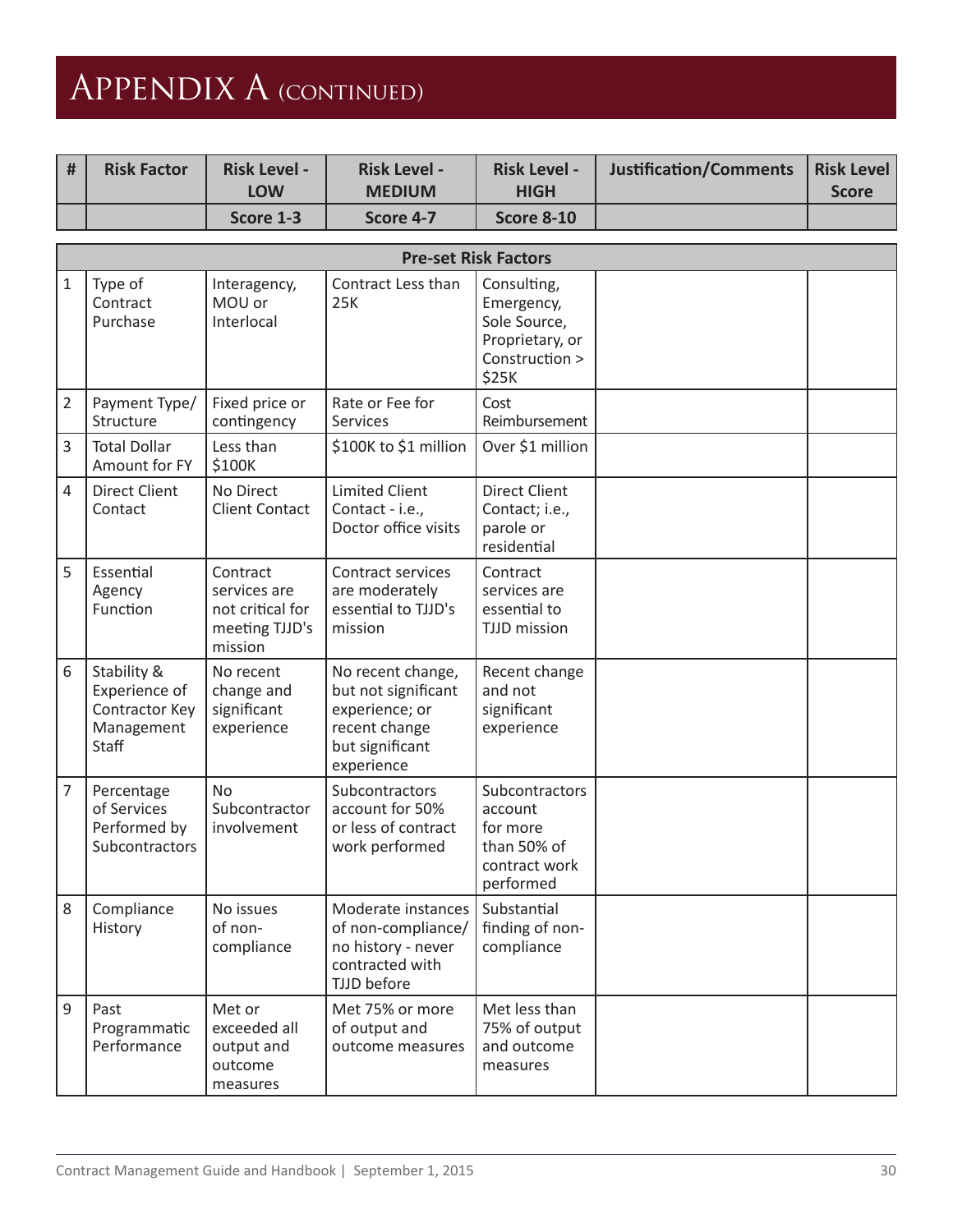# Appendix A (continued)

| # | <b>Risk Factor</b> | <b>Risk Level -</b><br><b>LOW</b> | <b>Risk Level -</b><br><b>MEDIUM</b> | <b>Risk Level -</b><br><b>HIGH</b> | Justification/Comments | Risk Level<br><b>Score</b> |
|---|--------------------|-----------------------------------|--------------------------------------|------------------------------------|------------------------|----------------------------|
|   |                    | Score 1-3                         | Score 4-7                            | <b>Score 8-10</b>                  |                        |                            |

|    | <b>Risk Factors - Financial</b>   |                                                                   |                                            |                                                     |  |  |  |  |  |  |  |
|----|-----------------------------------|-------------------------------------------------------------------|--------------------------------------------|-----------------------------------------------------|--|--|--|--|--|--|--|
| 10 | Audit<br><b>Outcomes</b>          | No audit<br>required or<br>no issues or<br>finding in<br>audit(s) | Moderate issues or<br>findings in audit(s) | Substantial<br>issues or<br>findings in<br>audit(s) |  |  |  |  |  |  |  |
| 11 | Number<br>of years in<br>business | More than 5<br>vears                                              | 1 year to 5 years                          | Less than 1<br>year                                 |  |  |  |  |  |  |  |

|    | <b>Risk Factors - Contract</b>                         |                                                                                          |                                                                                                 |                                                                      |  |  |  |  |  |  |
|----|--------------------------------------------------------|------------------------------------------------------------------------------------------|-------------------------------------------------------------------------------------------------|----------------------------------------------------------------------|--|--|--|--|--|--|
| 12 | Performance<br><b>Measures</b>                         | Contract<br>contains<br>multiple<br>defined and<br>measurable<br>performance<br>measures | Contract contains<br>at least one<br>clearly defined<br>or measurable<br>performance<br>measure | N <sub>o</sub><br>performance<br>measures<br>included in<br>contract |  |  |  |  |  |  |
| 13 | <b>Deliverables</b>                                    | Contract<br>contains<br>multiple<br>deliverables<br>that are clearly<br>defined          | Contract contains<br>at least one clearly<br>defined deliverable                                | No deliverables<br>included in<br>contract                           |  |  |  |  |  |  |
| 14 | $>$ \$1 million<br>- Financial<br>Reports<br>required? | $>$ \$1 million<br>- substantial<br>financial<br>reports<br>required                     | $>$ \$1 million -<br>minimal financial<br>reports required                                      | $>$ \$1 million<br>- no financial<br>reports<br>required             |  |  |  |  |  |  |

|  |  | Overall Risk Score:      |          |
|--|--|--------------------------|----------|
|  |  |                          |          |
|  |  | Low risk procurement:    | $0 - 48$ |
|  |  | Medium risk procurement: | 49-112   |
|  |  | High risk procurement:   | 113-160  |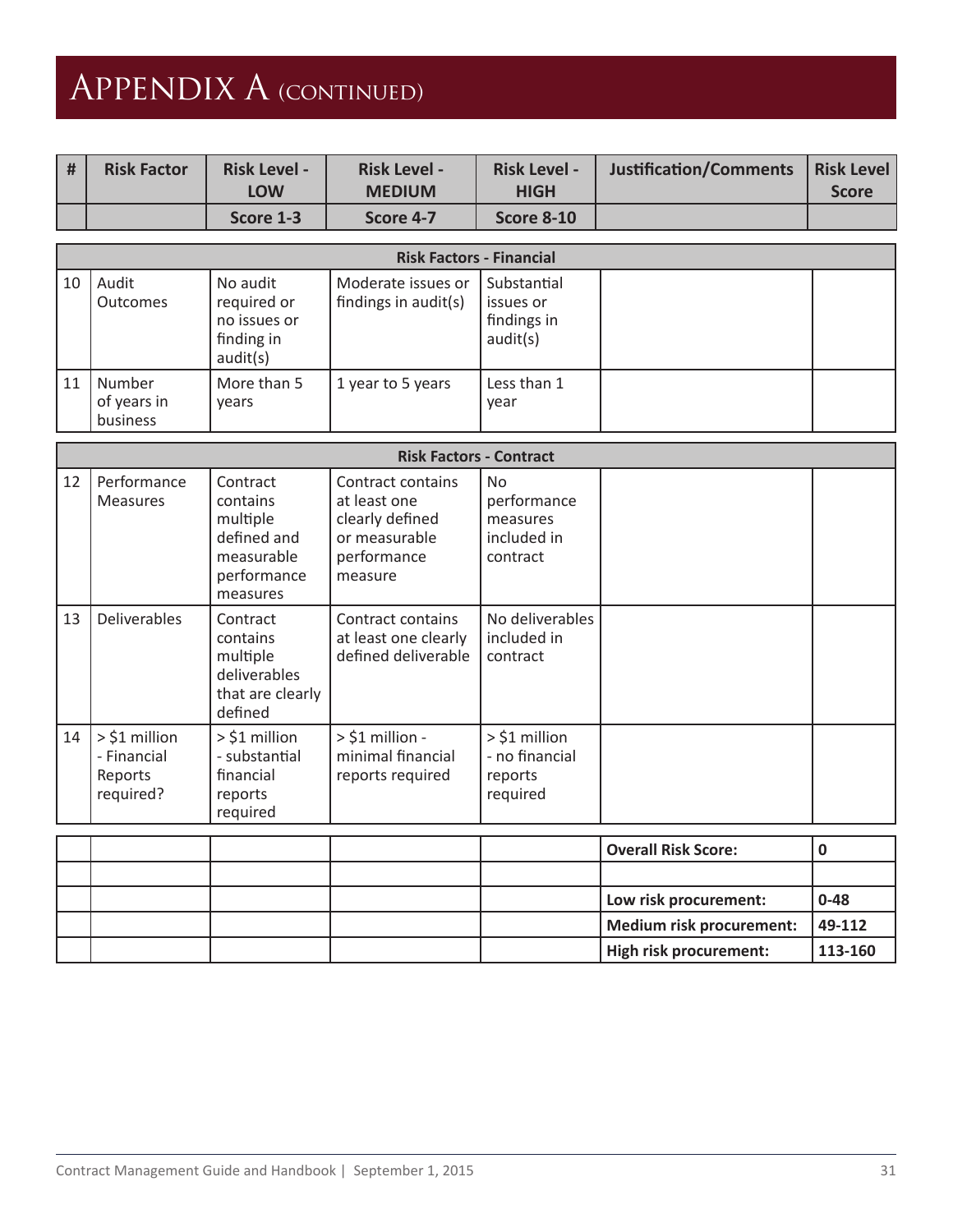## APPENDIX A (CONTINUED)

#### **Summary of Risk Assessment:**

**Additional Risks:**

**Risk Mitigation Plan:**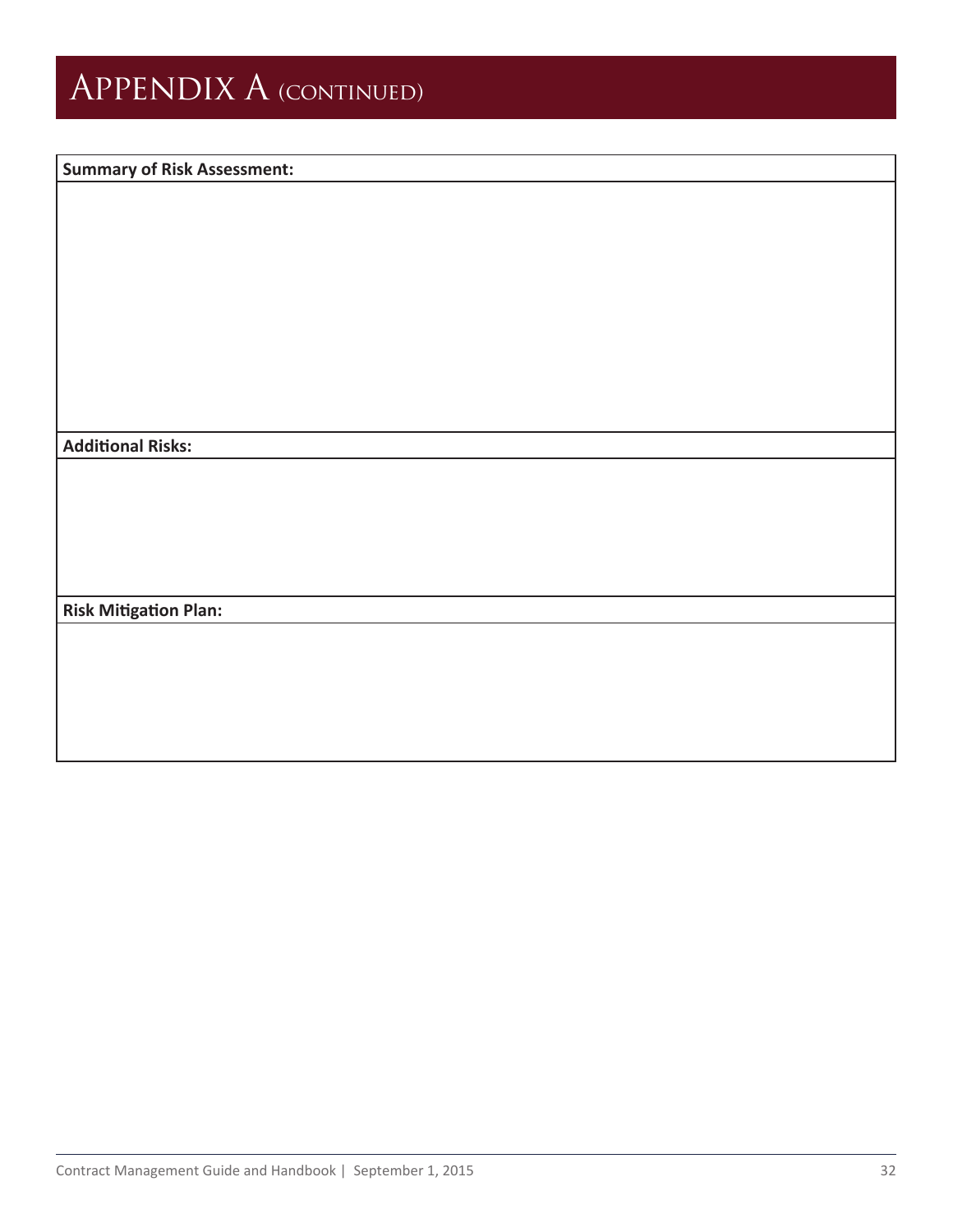#### **APPENDIX B TEXAS JUVENILE JUSTICE DEPARTMENT PURCHASE APPROVAL MATRIX**

<span id="page-32-0"></span>**• Agency procedures require the application of the Approval Matrix for all Agency purchases.** 

**• Signatures on the requisition form (BSD-100) approves the expenditure of agency funds.** 

**• Any purchase paid with local operating funds must be approved by the facility's business office.**

| ALL PURCHASE REQUISITIONS<br>(BSD 100)                        | <b>Requesting</b><br><b>Department Head</b> | Superintendent or<br>$Principle(1)$ (Field<br>sites only) | <b>Facility</b><br><b>Business</b><br><b>Coord (Field</b><br>sites only) | Requesting<br><b>Division</b><br><b>Director</b> | <b>Austin Office</b><br><b>Budget</b><br><b>Approval</b> | Grant<br><b>Budget</b><br>Analyst | <b>IS&amp;T Approval</b> | <b>Construction</b><br><b>Accountant</b> | TJJD<br><b>Board</b> | <b>Chief Financial</b><br><b>Officer</b> | <b>Chief of</b><br><b>Staff</b> | <b>Executive</b><br><b>Director</b> |
|---------------------------------------------------------------|---------------------------------------------|-----------------------------------------------------------|--------------------------------------------------------------------------|--------------------------------------------------|----------------------------------------------------------|-----------------------------------|--------------------------|------------------------------------------|----------------------|------------------------------------------|---------------------------------|-------------------------------------|
| All purchases Less than \$5,000                               |                                             |                                                           |                                                                          |                                                  | ③                                                        | ③                                 |                          |                                          |                      |                                          |                                 |                                     |
| All purchases Equal to \$5,000 or less than \$25,000          |                                             |                                                           |                                                                          |                                                  | 3                                                        | ③                                 |                          |                                          |                      |                                          |                                 |                                     |
| All purchases Equal to \$25,000 or less than \$100,000        |                                             |                                                           |                                                                          |                                                  |                                                          |                                   |                          |                                          |                      |                                          |                                 |                                     |
| All purchases Equal to \$100,000 or higher                    |                                             |                                                           |                                                                          |                                                  |                                                          | ^                                 |                          |                                          |                      |                                          |                                 |                                     |
| Purchase of Equipment \$150,000 or greater                    |                                             |                                                           |                                                                          |                                                  |                                                          | $\bullet$<br>^                    |                          |                                          | $\mathbf{v}$         |                                          |                                 |                                     |
| Proprietary/Sole Source Purchases greater than \$5,000.00 (2) |                                             |                                                           |                                                                          |                                                  |                                                          |                                   |                          |                                          |                      |                                          |                                 |                                     |
| nformation Technology purchases also require                  |                                             |                                                           |                                                                          |                                                  |                                                          |                                   | X(4)                     |                                          |                      |                                          |                                 |                                     |
| Construction related purchases also require                   |                                             |                                                           |                                                                          |                                                  |                                                          |                                   |                          |                                          |                      |                                          |                                 |                                     |

 $\Omega$  Field purchases will be approved by the Superintendent unless it is for the Education Department, then the Principal and Austin Education office will approve.

**\*Certain purchases under \$5,000.00 may be exempt from Superintendent.** Individual Superintendents and Principals may establish their own approval thresholds

based on the types and dollar amount of purchases under \$5,000.00. Each Business Office will have a written list for those exempt items signed by the Superintendent or Principal.

All Sole source/proprietary purchase requests must have a sole source justification from the vendor. A Proprietary Justification Letter must be signed by the Executive Director or his designee.

**All Austin Office purchases require budget analyst approval.** 

IT purchases require IT Department approval. Purchase requests under \$25,000.00, from the Field, may be approved by the Director of IT Field Operations. Certain items are exempt for IT Department

approval, a list of those items will be published by the IT Department.

#### **AFTER PURCHASE REQUISITION IS APPROVED:**

Once a requisition is approved in accordance with the above matrix, the requisition is then presented to the Purchaser, or Contract Specialist, to select the appropriate procurement method which will result in the creation **a purchase order or a contract. No further approvals are required to issue a Purchase order. Contracts require additional approvals.** 

Purchase orders are used for low risk purchases of goods and simple services only. DO NOT USE A PO AS A SUBSTITUTE FOR A CONTRACT. Check with the Contracts and Procurement Department if you have **questions. Below are the approvals required to execute a contract.** 

| <b>CONTRACTS FOR SERVICES</b><br>All contracts, and contract amendments, require the following | <b>Contracts</b><br>Administration | Director of<br><b>Business</b><br><b>Operations and</b> | <b>Legal Review</b> | <b>Senior Director</b><br>Requesting | Construction<br>Department (5) | Grant<br><b>Manager</b> | Chief<br><b>Technology</b> | Other<br>Contracting<br><b>Parties</b> | <b>TJJD</b><br><b>Board</b><br>$^\circledR$ | <b>Chief Financial</b><br><b>Officer</b> | Chief of<br><b>Staff</b> | <b>Executive</b><br><b>Director</b>  |
|------------------------------------------------------------------------------------------------|------------------------------------|---------------------------------------------------------|---------------------|--------------------------------------|--------------------------------|-------------------------|----------------------------|----------------------------------------|---------------------------------------------|------------------------------------------|--------------------------|--------------------------------------|
| additional approvals and executing signatures.                                                 | <b>Manager</b>                     | <b>Contracts</b>                                        |                     | Department                           |                                | $\circledS$             | Officer $(5)$              | 6                                      |                                             | Approval                                 | Approval                 | <b>Execution</b><br><b>Authority</b> |
| All Contracts and Amendments                                                                   |                                    |                                                         |                     | $\mathbf{v}$                         |                                |                         |                            |                                        |                                             |                                          |                          |                                      |
| <b>Grant Funded Contracts</b>                                                                  |                                    |                                                         | ́                   | $\mathbf{v}$                         |                                | χ                       |                            |                                        |                                             |                                          |                          |                                      |
| <b>Information Services and Technology Contracts</b>                                           |                                    |                                                         |                     |                                      |                                |                         | ́                          |                                        |                                             |                                          |                          |                                      |
| Construction Contracts less than \$300,000.00                                                  |                                    |                                                         |                     |                                      |                                |                         |                            |                                        |                                             |                                          |                          |                                      |
| Construction Contracts exceeding \$300,000.00                                                  |                                    |                                                         | Λ                   |                                      |                                |                         |                            |                                        | Λ                                           |                                          |                          |                                      |
| Construction Change Orders exceeding \$150,000                                                 |                                    |                                                         |                     |                                      |                                |                         |                            |                                        |                                             |                                          |                          |                                      |
| All Architectural or Engineering contracts                                                     |                                    |                                                         | $\hat{ }$           |                                      | $\ddot{\phantom{0}}$           |                         |                            |                                        | Λ                                           |                                          |                          |                                      |
| <b>Consulting Contracts exceeding \$15,000</b>                                                 |                                    |                                                         | ́                   | $\mathbf{v}$                         |                                |                         |                            |                                        |                                             |                                          |                          |                                      |
| <b>All new Residential Services Contracts</b>                                                  |                                    |                                                         | ^                   | $\mathbf{v}$                         |                                |                         |                            |                                        | Λ                                           |                                          |                          |                                      |
| All Contracts exceeding \$500,000                                                              |                                    |                                                         |                     |                                      |                                |                         |                            |                                        |                                             |                                          |                          |                                      |

**If signature approval was provided on the purchase requisition, it is not required on the contract approval routing.** 

**⑥** Signatures will be obtained from the other contracting parties prior to the Executive Director executing the contract unless an exception is granted by the Director of Business Operations and Contracts.

**⑦** TJJD Board approval may be obtained at any point in the approval process however it must be obtained prior to the contract or amendment effective date. TJJD Board may be asked to

approve other procurements deemed appropriate for board approval as determined by the Executive Director.

The Executive Director may delegate Execution Authority in accordance with Texas Statutes, as neccessary to conduct the business of the Department.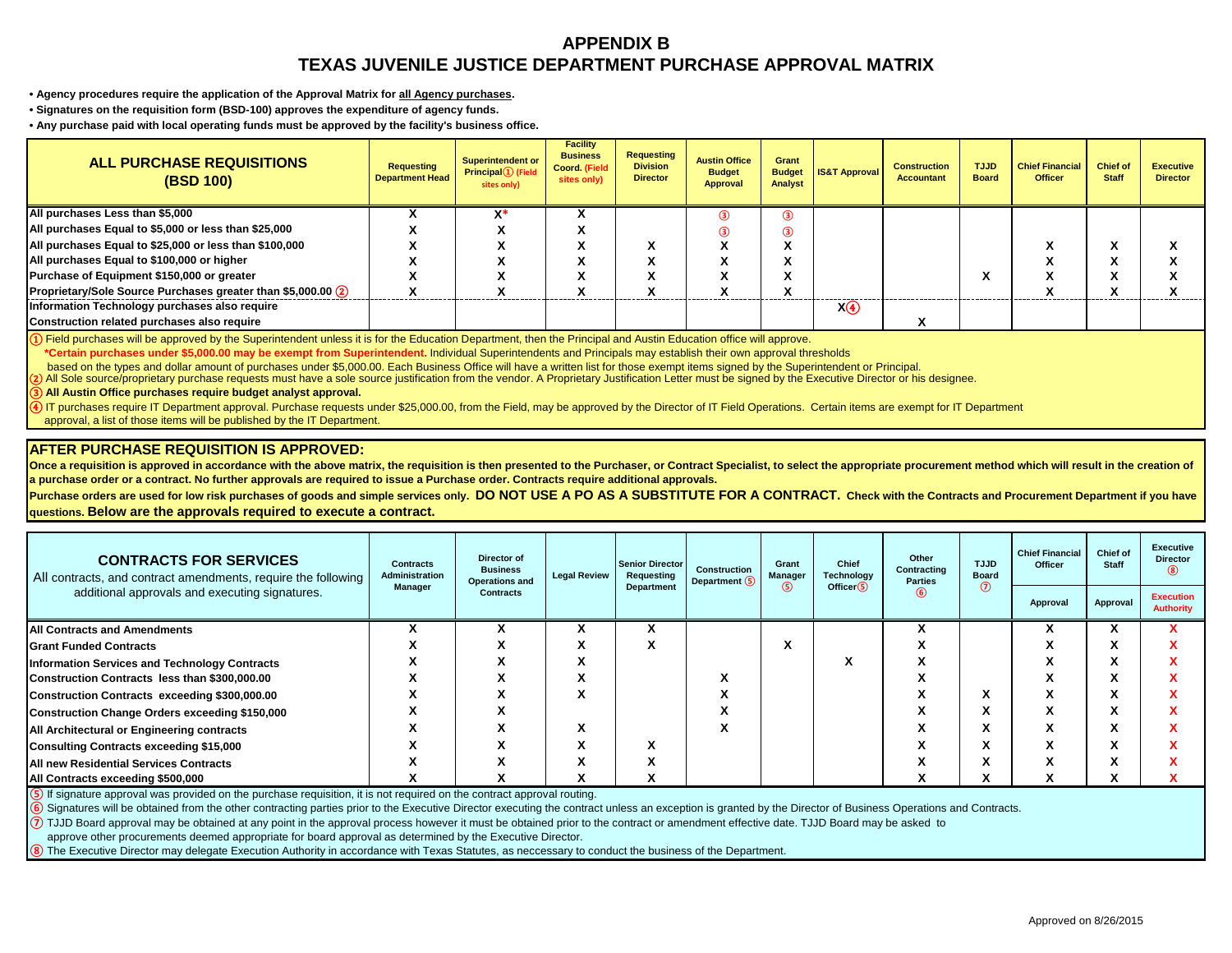#### <span id="page-33-0"></span>**CONFLICT OF INTEREST TEXAS GOVERNMENT CODE §2155.003**

Under Texas Government Code § 2155.003, a Texas Juvenile Justice Department (TJJD) employee may not have an interest in or in any manner be connected with a contract or bid for a purchase of goods or services by an agency of the state; or in any manner, including by rebate or gift, accept or receive from a person to whom a contract may be awarded, directly or indirectly, anything of value or a promise, obligation, or contract for future reward or compensation.

Any individual who interacts with public purchasers in any capacity is required to adhere to the guidelines established in Section 1.2 of the State of Texas Procurement Manual which outlines the ethical standards required of public purchasers, employees, and vendors who interact with public purchasers in the conduct of state business. Entities who are interested in seeking business opportunities with the State must be mindful of these restrictions when interacting with public purchasers of TJJD or purchasers from other state agencies.

By signing this document, I certify that: 1) I have read and understand the above statement, 2) to the extent they apply to me, I have complied with and will continue to comply with the laws, guidelines, and standards listed above and all other laws of the United States of America and the State of Texas that pertain to government contracting, bidding, and procurement, and 3) I have disclosed any possible conflicts of interest that exist now and will immediately disclose any future possible conflicts of interest to TJJD's Director of Contracts and Procurement.

\_\_\_\_\_\_\_\_\_\_\_\_\_\_\_\_\_\_\_\_\_\_\_\_\_\_\_\_\_\_\_\_\_\_\_\_\_\_\_\_\_\_\_\_\_\_ \_\_\_\_\_\_\_\_\_\_\_\_\_\_\_\_\_\_\_\_\_\_\_\_\_\_

| <b>Employee Signature</b> | Date |
|---------------------------|------|
|                           |      |

Printed Name

cc: Personnel File Supervisor's File

\_\_\_\_\_\_\_\_\_\_\_\_\_\_\_\_\_\_\_\_\_\_\_\_\_\_\_\_\_\_\_\_\_\_\_\_\_\_\_\_\_\_\_\_\_\_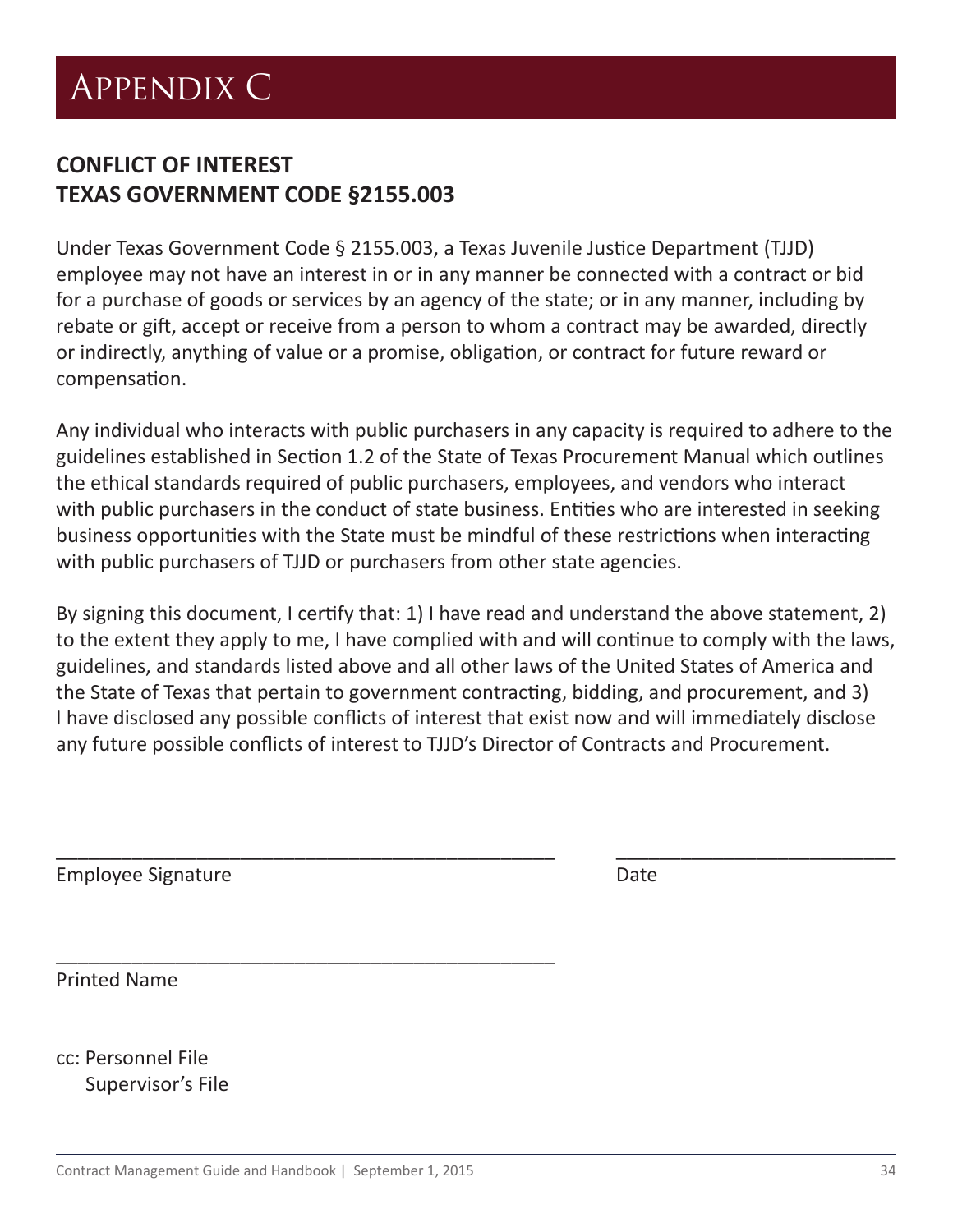### <span id="page-34-0"></span>Appendix D

#### **Ethical Standards and Policies**

#### **A. General**

State officials and employees are responsible for protecting the safety and welfare of the public's monies. All state officials and employees should endeavor to pursue a course of conduct that does not raise suspicion among the public. Therefore, they shall avoid acts which are improper or give the appearance of impropriety. This conduct is particularly important for state purchasing personnel and contract management personnel who are charged with the disposition of state funds.

State purchasing personnel must adhere to the highest level of professionalism in discharging their official duties. The nature of purchasing functions makes it critical that everyone in the purchasing process remain independent and free from the perception of impropriety. Any erosion of public trust or any shadow of impropriety is detrimental to the integrity of the purchasing process. Consequently, the credibility of a purchasing program requires that a clear set of guidelines and rules be established. Such guidelines are designed to prevent actual and potential vendors from influencing state officers or employees in discharging their official duties. Furthermore, these guidelines will help prevent state officials' and employees' independent judgment from being compromised.

Therefore, with these principles in mind and in accordance with state law, the following policies and procedures should be adhered to by all state agency employees, contractors and potential contractors.

#### **B. State Ethics Policy**

It is the policy of the State of Texas that a state officer or state employee may not have a direct or indirect interest, including financial and other interests, or engage in a business transaction or professional activity, or incur any obligation of any nature that is in substantial conflict with the proper discharge of the officer's or employee's duties in the public interest.

#### **C. Standards of Conduct**

A state officer or employee should not: